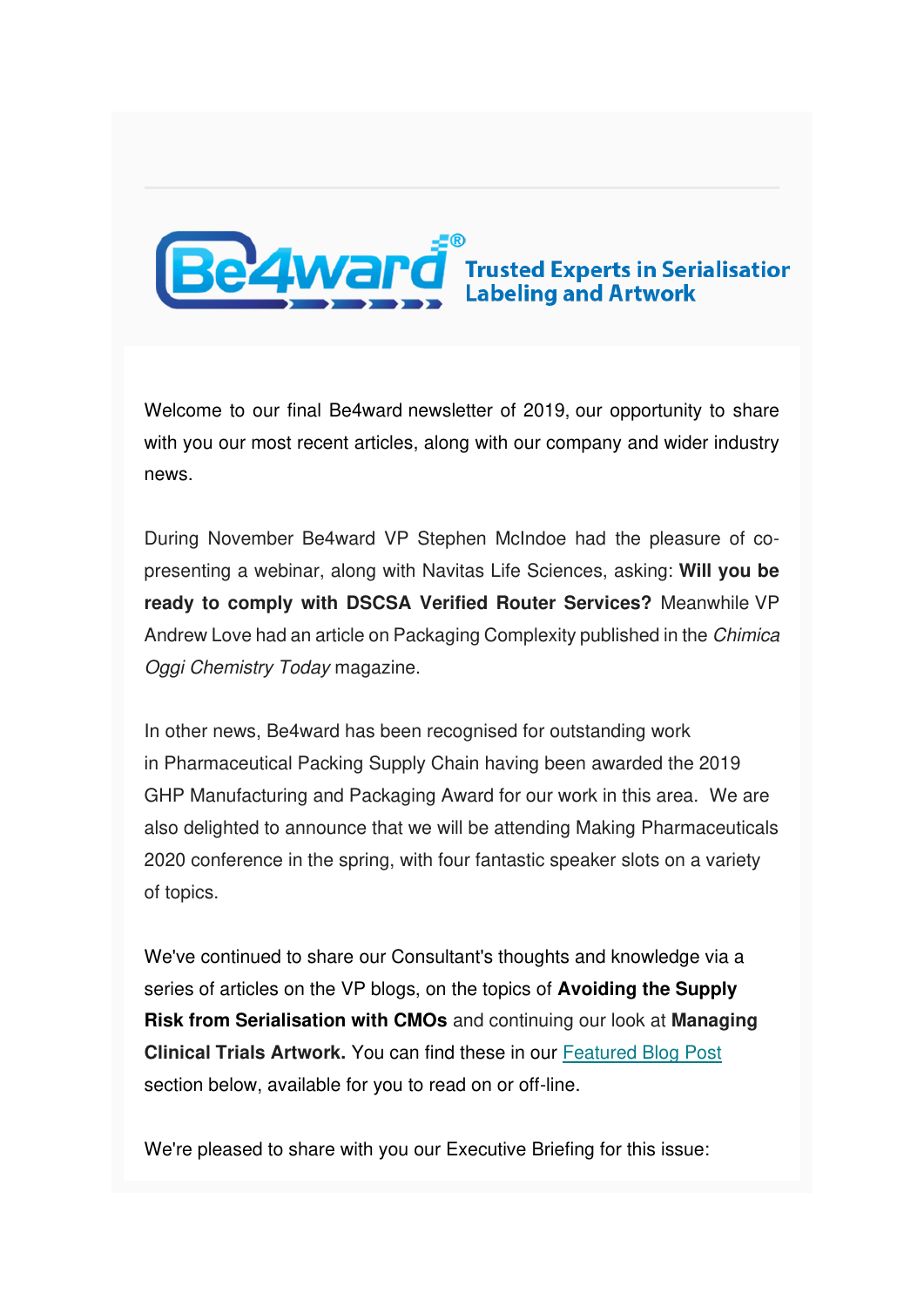**Reducing Packaging Recall Risk,** where we draw on our extensive experience of designing, implementing and managing global packaging artwork capabilities to help you understand how to minimise the risks of recall due to packaging artwork error.

We have also selected some [Top News Picks](https://us5.admin.mailchimp.com/campaigns/preview-content-html?id=1383603#TOPNEWSPICKS) from the industry that we think are worth a read.

We hope you will find this newsletter of interest and as always we welcome your thoughts and comment. If you and your business require advice or assistance in any of these areas, please do not hesitate to get in touch.

Kind regards,

The team at Be4ward

[Go to Featured Blog Posts](https://us5.admin.mailchimp.com/campaigns/preview-content-html?id=1383603#BLOGS BY Andrew)

[Go to Executive Briefing](https://us5.admin.mailchimp.com/campaigns/preview-content-html?id=1383603#EXECUTIVE BRIEFING)

[Go to Top News Picks](https://us5.admin.mailchimp.com/campaigns/preview-content-html?id=1383603#TOPNEWSPICKS)



**Be4ward Company News**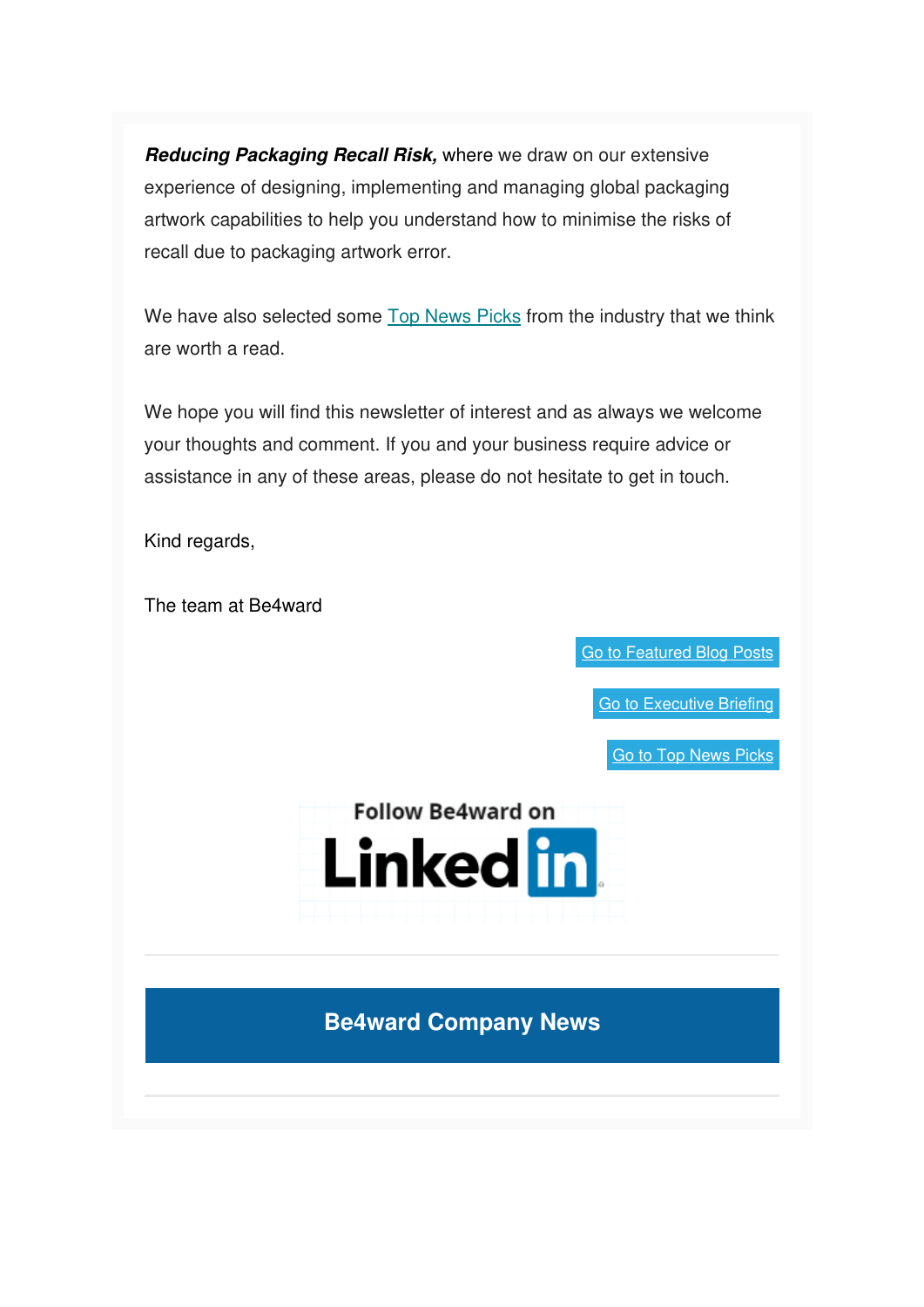# Be4ward

# 2019 Manufacturing and Packaging Awards

Best Pharmaceutical Packaging Supply Chain Experts 2019

#### **AWARD WINNING CONSULTANCY**

We're delighted to have been awarded the Global Health and Pharma (GHP) 2019 award for

#### **Best Pharmaceutical Packaging Supply Chain Experts 2019**

GHP carry out extensive research and their judging process is driven by merit meaning that awardees must demonstrate expertise within a given field, dedication to customers service, and commitment to excellence and innovation.

Their research was centred around an in-depth evaluation of skills and services on offer. The wider market reputation of each nominee was also taken into consideration.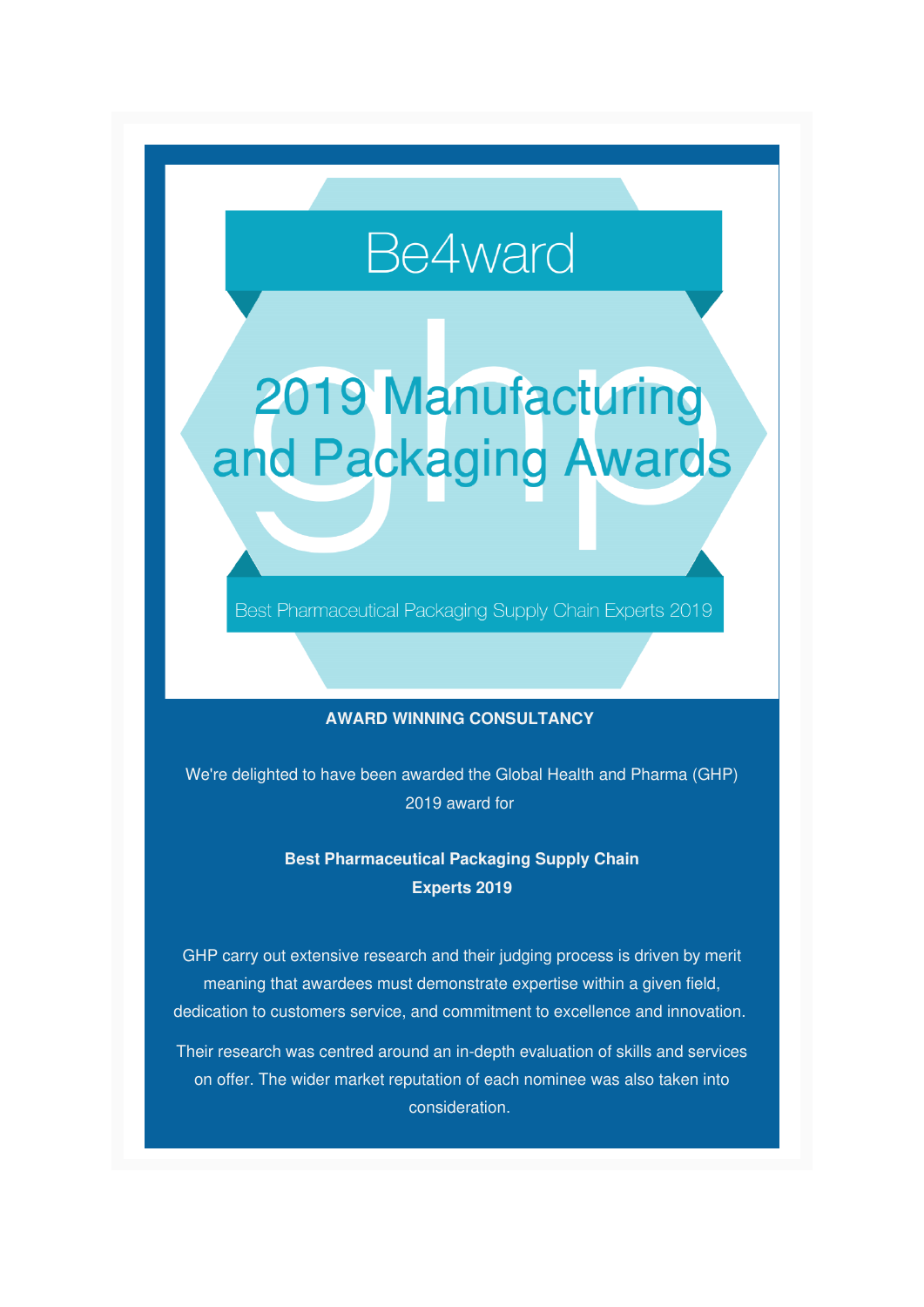



Navitas Life Sciences and Be4ward On-Demand Webinar:

### **Will you be ready to comply with DSCSA Verification Router Services?**

Stephen McIndoe - Vice President, Be4ward Govind Srinivasan - Vice President, Navitas Life Sciences

Join serialization experts as they explore the VRS requirement and discuss strategies and activities companies can take to comply with the guideline as well as future-proof their supply chain for any future serialization regulatory requirements.

#### **This webinar examines:**

- The DSCSA VRS Guidance and Serialization Data Requirements
- The overall purpose and need of a VRS System
- An up to date industry benchmark
- Steps you can take now to comply with the guidelines
- Onboarding options available for Manufacturers and Distributors
- Options for a VRS outside your Serialization Database Vendor
- Extending Edge solution to use VRS for Returns verification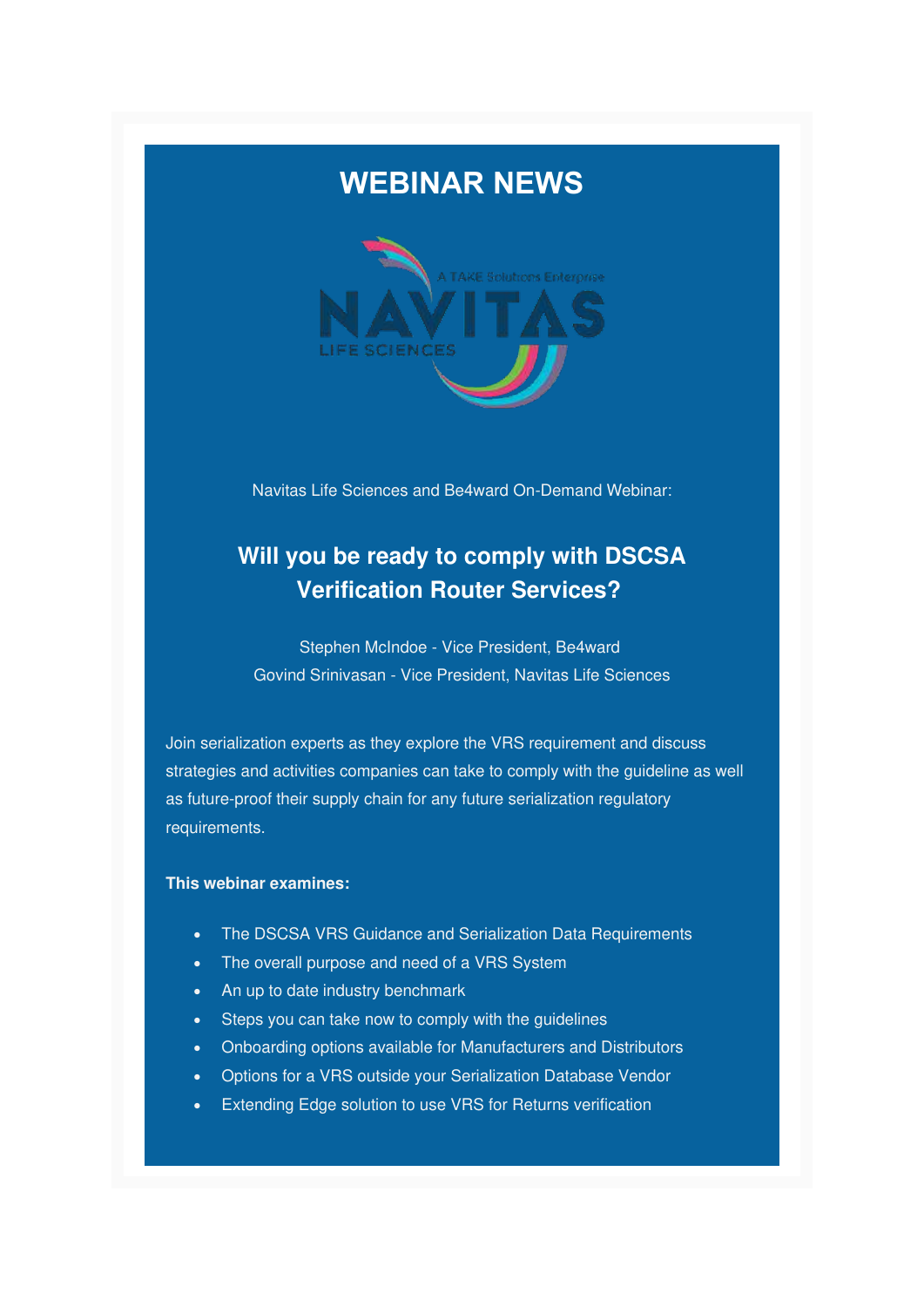Thank you to all those who joined us for this webinar co-presented by VP Stephen McIndoe. If you were unable to join us for the live event please use this link to the [watch back](https://navitaslifesciences.pages.salesfusion.com/On-Demand-Webinar-VRS-Webinar---November-14-2019?utm_source=website&utm_medium=post&utm_campaign=VRS) 

### **PUBLISHING NEWS**

**Packaging Complexity: How to Cope with increasing numbers of small volume SKUs** 

Read VP Andrew Love's article in the monographic special issue **PHARMA SUPPLY CHAIN** of **Chimica Oggi – Chemistry Today (Sept/Oct) 2019.**

Click the article below to read online.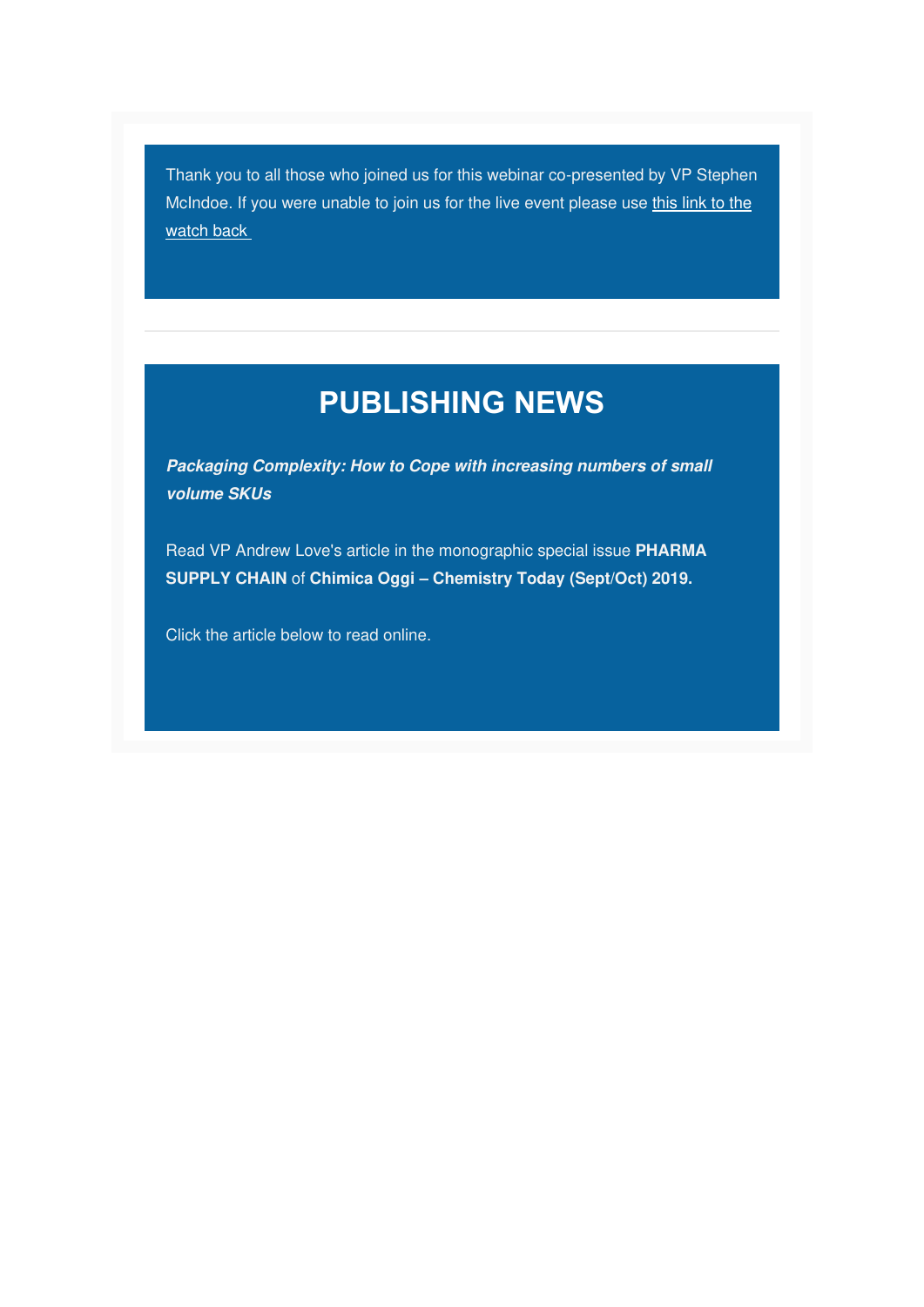#### PACKAGING.

Partistics are becoming increasing complex. Many componies<br>from broad product) particles seld in multiple masters which can provide significant advantage for that business. We see<br>from three increasing particle complexity.

1. Maakehinka wake loon camera asseki: Loucin'nya amany manying any ano better loucing and product vertexts, in our may meridde, the camera and the basebies of the product vertext in the product vertext of the product ver

changes<br>4. Prune the partfolio regularly<br>5. Share components or packs where possible

OPTIMUMO THE PACKAGING FACTURY DEVICH

Often the for suse within the packaging facility can be the packaging equipment that is to change any output but Cold, unstable equipment that is any red be the whole in the linear that the may not be the whole the the li

#### **Packaging complexity** How to cope with increasing numbers of small volume SKUs

KEYWORDS: Packaging complexity, product portfolio, packaging facility, packaging operations, product po ABSTRACT ASSESSING THE PORTFOLIO COMPLEXITY<br>Protection and according to the contract of the set of the set of the set of the set of the set of the set of the set of the set of the set of the set of the set of the set of th

 $\label{eq:1} \mbox{For this case, the according property for the first most of the two particles are not a nontrivial component of the two products. In this case, the two products are not a nontrivial component of the two products, the two products are not a nontrivial component of the two variables, the two points are not a nontrivial component of the two points. We have a nontrivial component of the two points, the two points are not a nontrivial component of the two points. In this case, the two points are not a nontrivial component of the two points. The two points are not a nontrivial point, the two points are not a nontrivial point, and the two points are not a nontrivial point, and the two points are not a nontrivial point, and the two points are not a nontrivial point, and the two points are not a nontrivial point, and the two points are not a nontrivial point, and the two points are$ 

- naceutical packaging operations are generally<br>r and capital intensive and other a source of senior<br>agement hustration:<br>represent business and all the senior of senior capital<br>represented, and sometimes both.<br>the senior dis
- 
- ppe ang saa mes or inappropriate minimum ora<br>trificis.<br>Trificis: an be inflexible with poor utilitation.<br>These issues, supply chains are forced to either<br>it service levels or carry excessive stack, with the<br>dissues of high

mochand Issues of high working capital, againg stock and<br>the symphonic state of the symphonic state in the symphonic state of<br>the symphonic state in the symphonic of the symphonic of the symphonic<br>conduct particle to be p

- 
- 

 $26$ Mon

ANDEEW IL 10VE<br>Beword Ltd., London, United Kinesha

of the relationly oncit<br>penetric excellence procedure and the relationship of the performance<br>performance is the performance, the consider performance, the consider in<br>generalistic base positive value of the performance c

- 
- 
- 
- 

#### ASSESSING THE PRODUCT PACKAGING

 $\begin{tabular}{l|p{0.8cm}} \hline \multicolumn{2}{c}{\multicolumn{2}{c}{\multicolumn{2}{c}{\multicolumn{2}{c}{\multicolumn{2}{c}{\multicolumn{2}{c}{\multicolumn{2}{c}{\multicolumn{2}{c}{\multicolumn{2}{c}{\multicolumn{2}{c}{\multicolumn{2}{c}{\multicolumn{2}{c}{\multicolumn{2}{c}{\multicolumn{2}{c}{\multicolumn{2}{c}{\multicolumn{2}{c}{\multicolumn{2}{c}{\multicolumn{2}{c}{\multicolumn{2}{c}{\multicolumn{2}{c}{\textbf{1}}}}}}}}}}\\ \hline \hline \hline \h$ 

rig me mas appropriate packaging soussers can be<br>sping techniques such as later stops customization assumes<br>conserned may have specific requirements for structure<br>where design, and these might require different solution<br>th .<br>In the key steps to assuaing the product packaging:

- These are the long-steps for a<br>summing the product pschaping  $L$ . Control broad variation be<br>integrated by the control of the state of the state and state and the<br>state of the state of the state of the state of the state
- 
- 

#### THERE ARE CONSEQUENCES FOR A COMPANY WHEN COMPLEXITY IS NOT MANAGED APPROPRIATELY

 $\begin{array}{lll} \textsc{COMPLIZITY} & \textsc{B} \textsc{OPI} \textsc{AAAAGGID} \textsc{APFQOPIAIRITY} \\ \textsc{Pochoglying} & \textsc{complexized} \textsc{adding} \textsc{A} \textsc{mod} \textsc{map} \textsc{cond} \textsc{for} \\ \textsc{complexed} & \textsc{complexed} \textsc{and} \textsc{Complexed} \textsc{end} \textsc{end} \\ & \begin{array}{ll} \textsc{complexed} & \textsc{in} \textsc{Complexed} \textsc{end} \\ \textsc{approxed} & \textsc{product} \textsc{in} \textsc{end} \textsc{end$ 

- control over whom is applied oned to where, gain more control to subsets, and the set of the control of the set of the control of the control of the control of the set of the procedure of the product procedure of the prod
- 
- 
- om un component de la proposa de la proposa de la proposa de la proposa de la proposa de la proposa de la proposa de la proposa de la proposa de la proposa de la proposa de la proposa de la proposa de la proposa de la prop

In conclusion, completely is an underlying cause of inefficient possible procedure and completely may be contributed from the contribution of the contribution of the contribution of the product of the product of the produ t will help

#### **ABOUT THE AUTHOR**



 $\begin{array}{l} \hbox{\it unconvex}} \\ \hbox{\it unconvex}} \\ \hbox{\it basic homot} \\ \hbox{\it basic nonconvex}} \\ \hbox{\it Inhomotonic} \\ \hbox{\it Inhomotonic} \\ \hbox{\it Inhomotonic} \\ \hbox{\it Inhomotonic} \\ \hbox{\it Inhomotonic} \\ \hbox{\it Inhomotonic} \\ \hbox{\it Inhomotonic} \\ \hbox{\it Inhomotonic} \\ \hbox{\it Inhomotonic} \\ \hbox{\it Inhomotonic} \\ \hbox{\it Inhomotonic} \\ \hbox{\it Inhomotonic} \\ \hbox{\it Inhomotonic} \\ \hbox{\it Inhomotonic} \\ \hbox{\it Inhomotonic} \\ \hbox{\it Inhom$ 

.<br>Chemistry Index and 37605ec

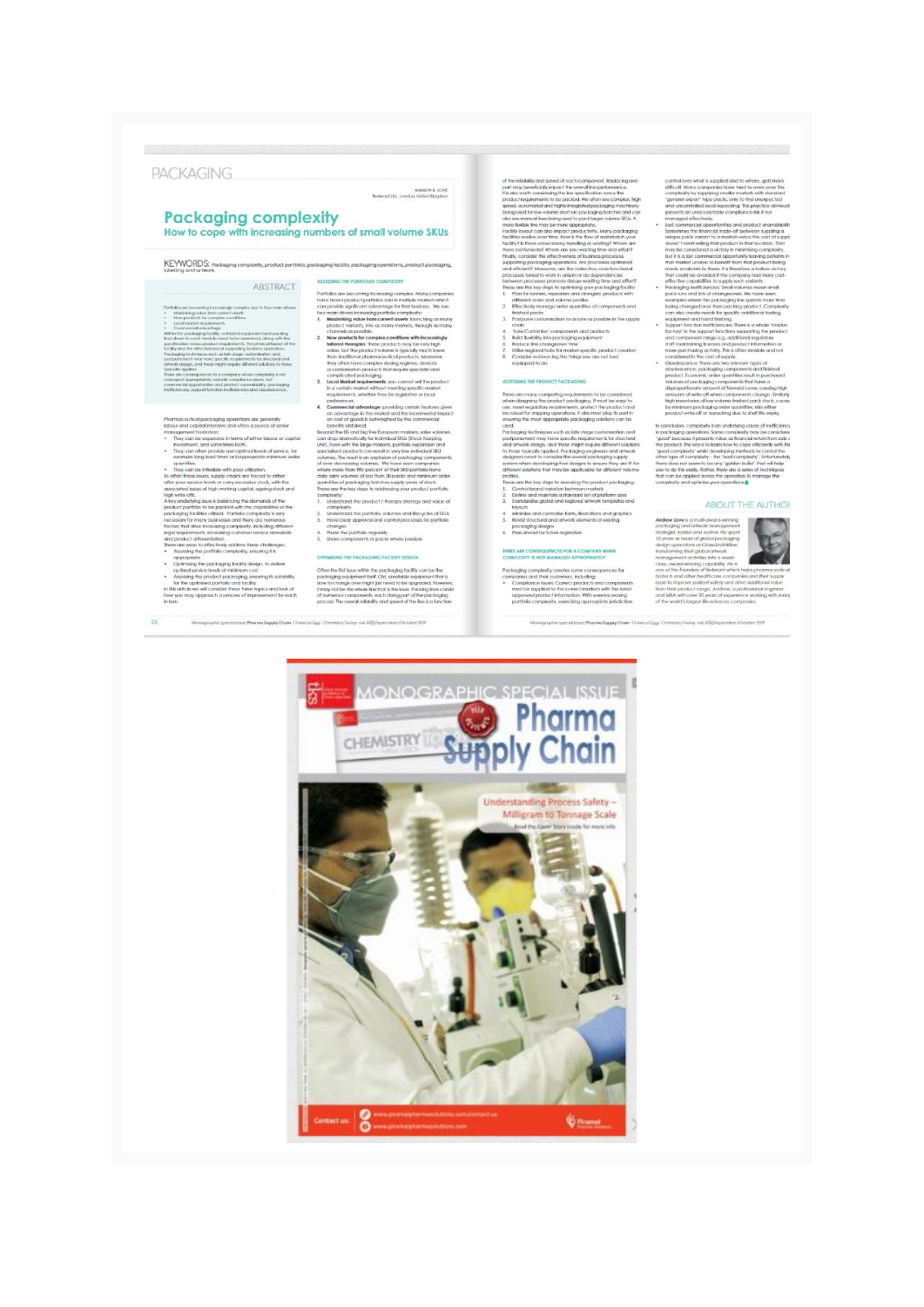Click the cover to read the e-version of Pharma Supply Chain - Special Issue

### **CONFERENCE NEWS**



We're delighted to be supporting Making Pharmaceutical Conference 2020 this year with four excellent talks on the following subjects:

- Developing and Sustaining Excellent Packaging Labelling and Artwork **Capabilities**
- Pharmaceutical Packaging in the Digital Age
- Serialisation in 2020 Delivery and Challenges
- Making Pharmaceutical Packaging that is Easy for Elderly People to Open

The Making Pharmaceuticals conference programme is free to attend, with 5 parallel conference streams, giving visitors a huge choice of topics. Most sessions run in parallel so you can move between the 5 different conference rooms, creating your own tailored conference programme to suit your interests and professional information requirements.

Watch this space for further news on the Be4ward room and timings.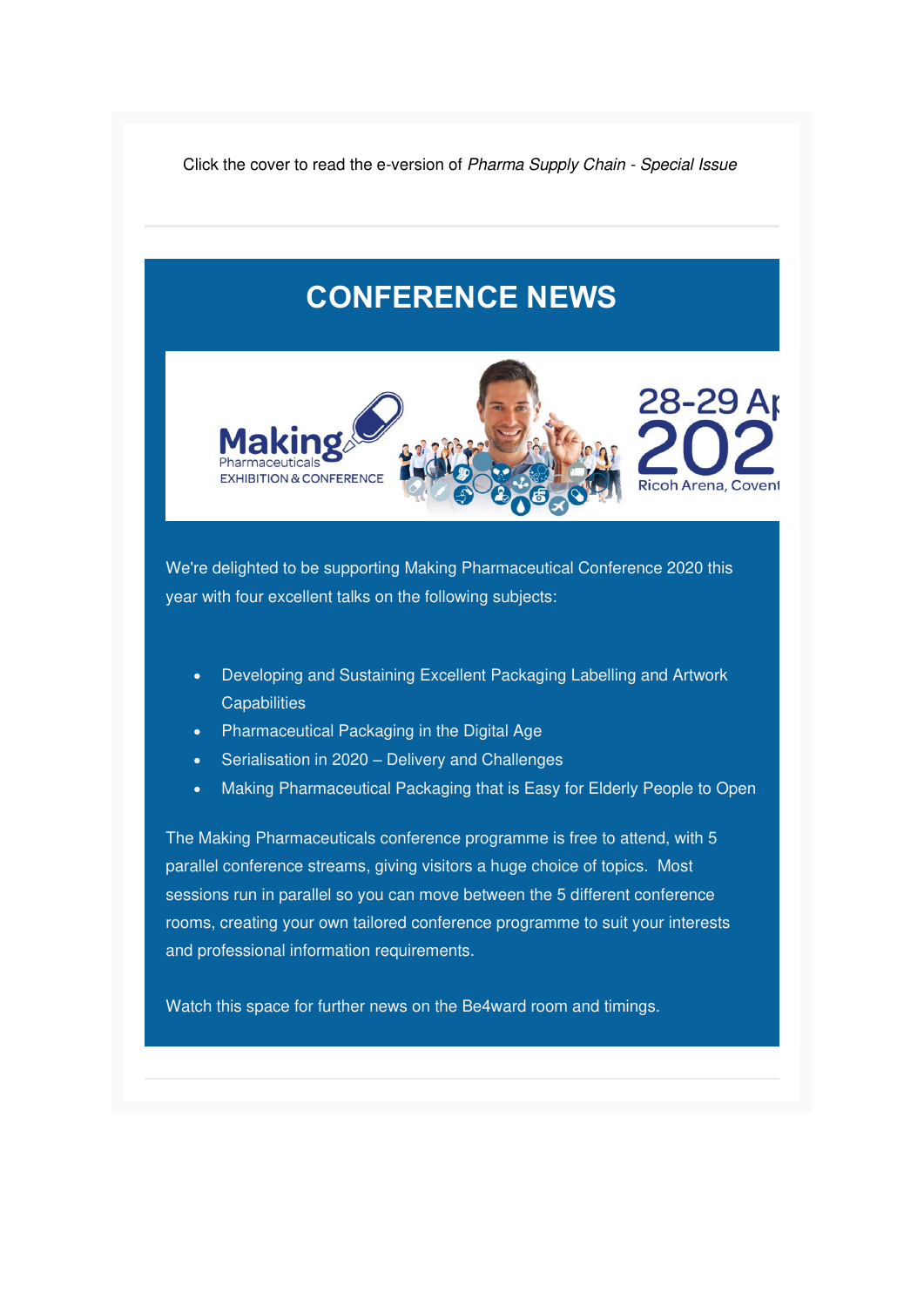

**Featured Blog Post by Stephen McIndoe**

[Avoiding The Supply Risk From Serialisation With CMOs: Part 1](https://www.be4ward.com/blogstephenmcindoe/2019/09/30/avoiding-the-supply-risk-from-serialisation-with-cmos-part-1-2/)

Stephen McIndoe -VP of Be4ward

Be4ward has been implementing serialisation with Pharma companies and CMOs for many years. We have created this guide to capture some of our learnings throughout that journey.

Here in part 1, VP Stephen McIndoe examines 6 essential learnings related to the uniqueness of the working relationship between Pharma companies and CMOs.

[>> Read it offline](https://us5.admin.mailchimp.com/campaigns/preview-content-html?id=1383603#SM Blog 1)

[Read it online](https://www.be4ward.com/blogstephenmcindoe/2019/09/30/avoiding-the-supply-risk-from-serialisation-with-cmos-part-1-2/)

[Avoiding The Supply Risk From Serialisation With CMOs: Part 2](https://www.be4ward.com/blogstephenmcindoe/2019/10/30/avoiding-the-supply-risk-from-serialisation-with-cmos-part-2-2/)

Stephen McIndoe -VP of Be4ward

Be4ward has been implementing serialisation with Pharma companies and CMOs for many years. We have created this guide to capture some of our learnings throughout that journey.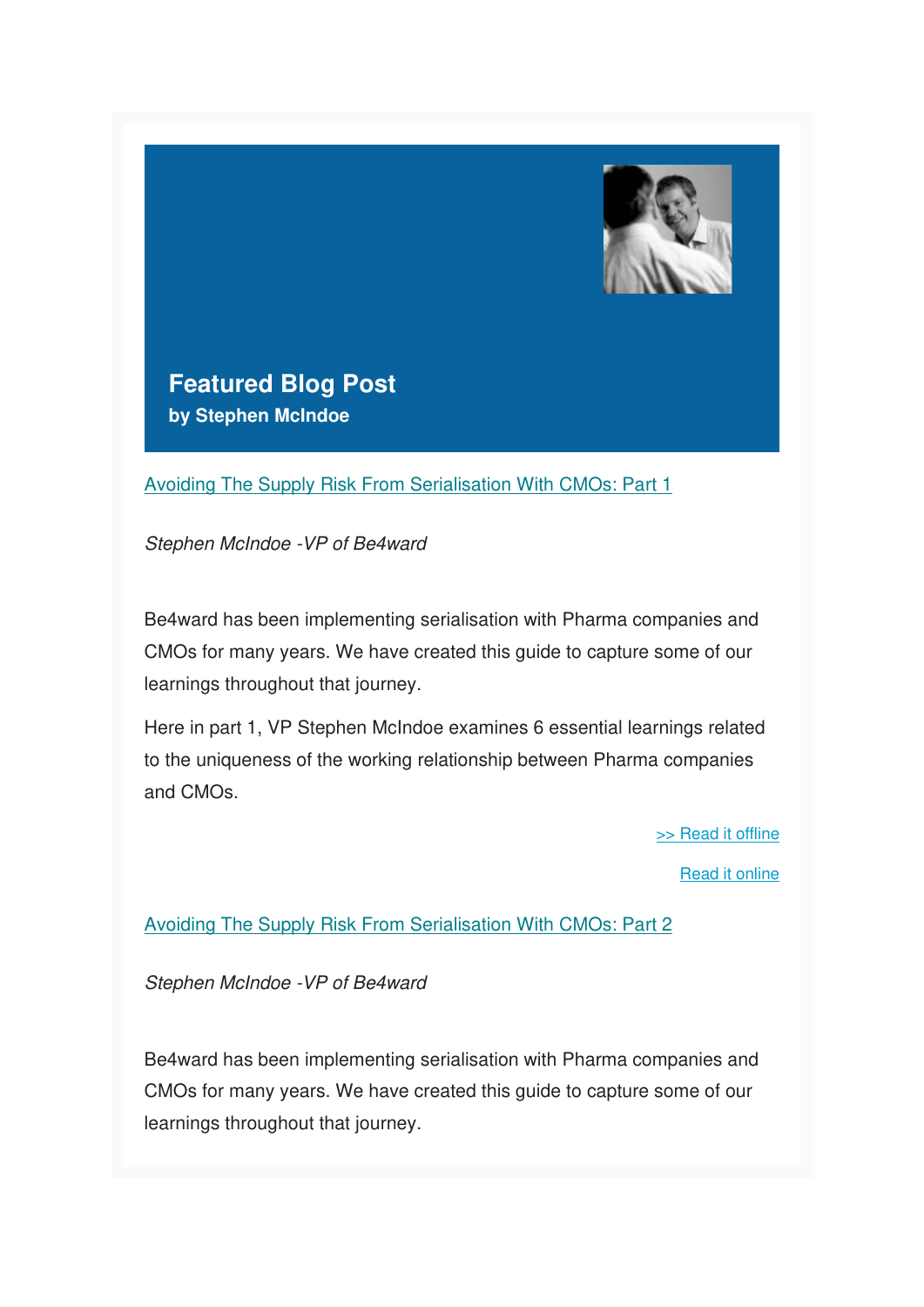In [part 1,](https://www.be4ward.com/blogstephenmcindoe/2019/09/30/avoiding-the-supply-risk-from-serialisation-with-cmos-part-1-2/) VP Stephen McIndoe introduced the first six learnings, looking at the unique relationship between Pharmas and their CMOs. Here in part 2 he considers six more learnings, focused on processes and resource within the Pharma company.

#### [>> Read it offline](https://us5.admin.mailchimp.com/campaigns/preview-content-html?id=1383603#SM Blog 2)

[Read it online](https://www.be4ward.com/blogstephenmcindoe/2019/10/30/avoiding-the-supply-risk-from-serialisation-with-cmos-part-2-2/)



### **Featured Blog Post by Andrew Love**

[Managing Clinical Trials Artwork Part 2](https://www.be4ward.com/blogandrewrlove/2019/10/31/managing-clinical-trials-artwork-part-2-opportunities-to-leverage-the-commercial-artwork-process/) – Opportunities to Leverage [the Commercial Artwork Process](https://www.be4ward.com/blogandrewrlove/2019/10/31/managing-clinical-trials-artwork-part-2-opportunities-to-leverage-the-commercial-artwork-process/)

Clinical trials are a vital endeavour for a pharmaceutical company, the success of which is dependent on the effective design of the trials and their underpinning artwork process. In part 2 of his blog series, VP Andrew Love examines six further considerations in the clinical trials artwork process, focusing on processes and resource within the Pharma company.

[>> Read it offline](https://us5.admin.mailchimp.com/campaigns/preview-content-html?id=1383603#AL Blog 1)

[Read it online](https://www.be4ward.com/blogandrewrlove/2019/10/31/managing-clinical-trials-artwork-part-2-opportunities-to-leverage-the-commercial-artwork-process/)

### [Managing Clinical Trials Artwork Part 3](https://www.be4ward.com/blogandrewrlove/2019/11/30/managing-clinical-trials-artwork-part-3-pitfalls-to-avoid/) – The Pitfalls to Avoid

In developing a clinical trials artwork capability, particularly when exploiting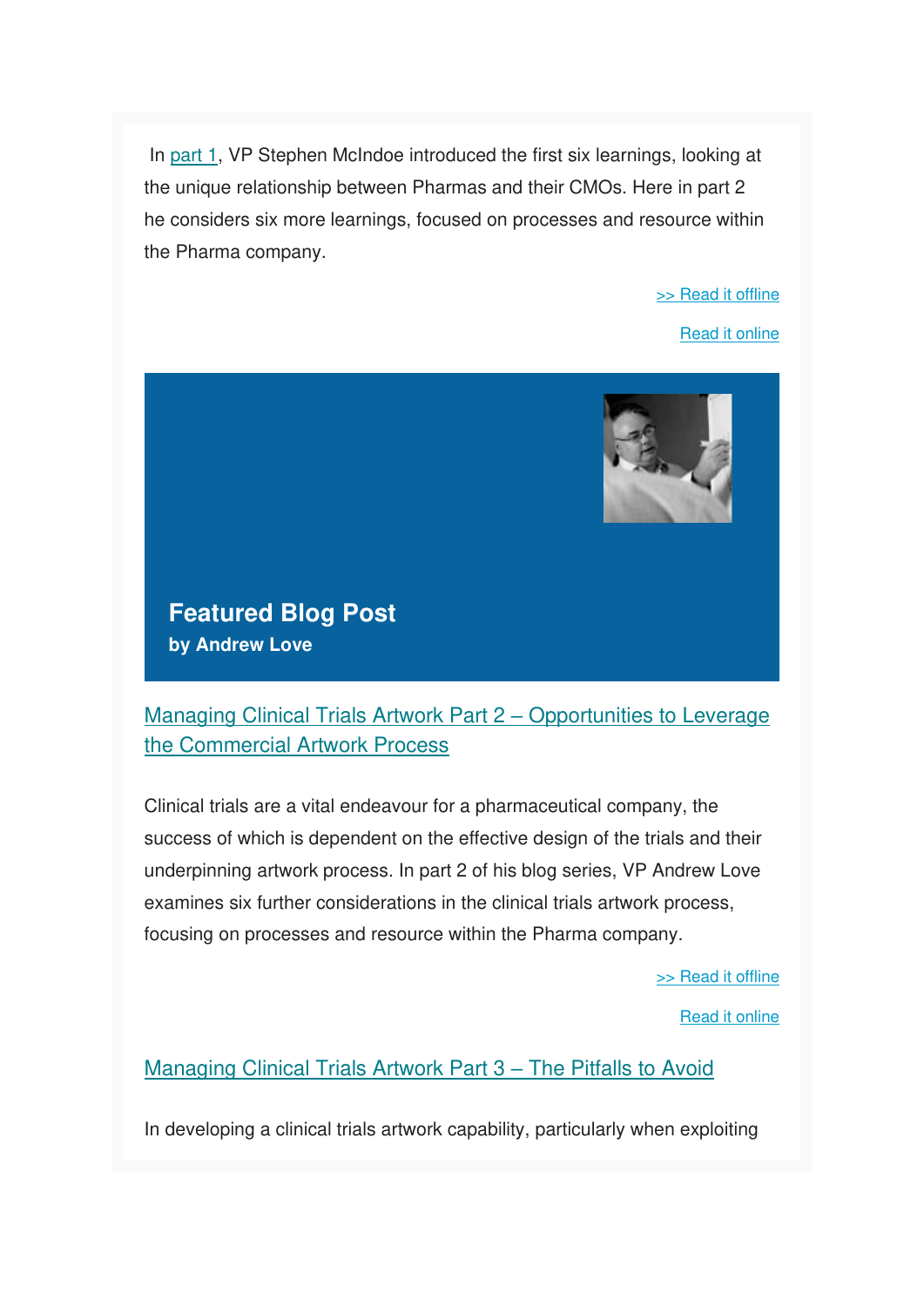aspects of the commercial artwork tools and capabilities, there are a number of pitfalls to be aware of and avoid. In part 3 of his blog series, VP Andrew Love explores 7 important pitfalls to avoid in developing clinical trials artwork.

[>> Read it offline](https://us5.admin.mailchimp.com/campaigns/preview-content-html?id=1383603#AL Blog 2)

[Read it online](https://www.be4ward.com/blogandrewrlove/2019/11/30/managing-clinical-trials-artwork-part-3-pitfalls-to-avoid/)

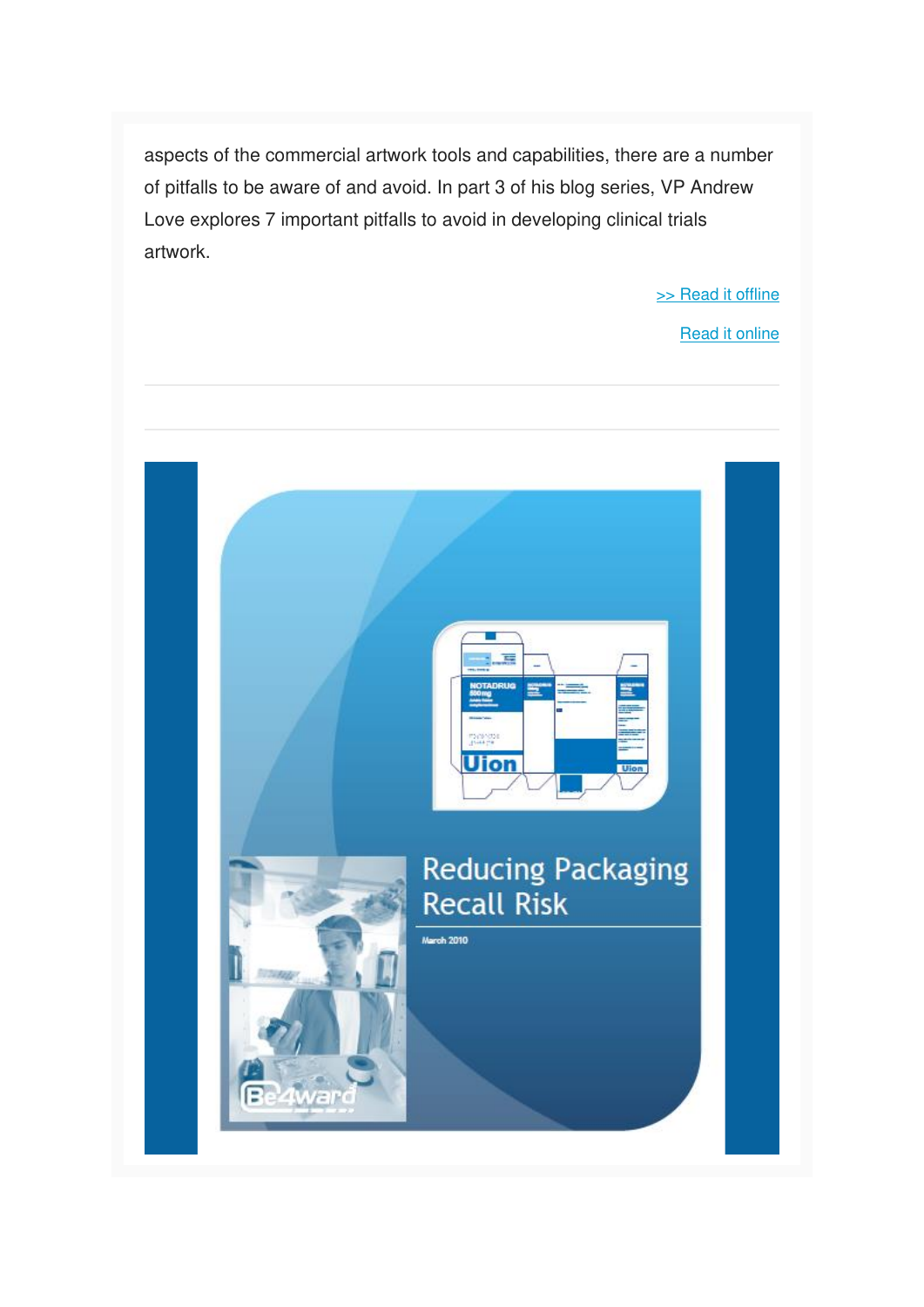### **Executive Briefing**

Andrew Love Stephen McIndoe

Packaging artwork is a complex but often overlooked aspect in the design of pharmaceutical products. Unfortunately, packaging artwork errors are one of the main causes of product recalls. Many factors are driving companies to increase their product range. This brings with it a corresponding increase in the risk of artwork related recalls and near misses. In this Executive Briefing we draw on our extensive experience of designing, implementing and managing global packaging artwork capabilities to help you understand how to minimise these risks.

### **[Read the Executive Briefing to learn more](https://gallery.mailchimp.com/e26c7f2af713739ac392fa0ba/files/24ca0cef-bd2b-448c-a378-06a246ab58d0/Be4ward_WP_Reducing_Packaging_Recall_Risk.pdf)**

[>> Read it offline](https://us5.admin.mailchimp.com/campaigns/preview-content-html?id=1383603#EXEC BRIEFING OFFLINE) 

## **Top 3 News Picks**

We share some of the latest worldwide news picks, on topics related to Serialisation, Artwork, Proofreading, Packaging and Supply Chain Optimisation. Here are three links from the many recently shared articles in the industry that we think are worth your time.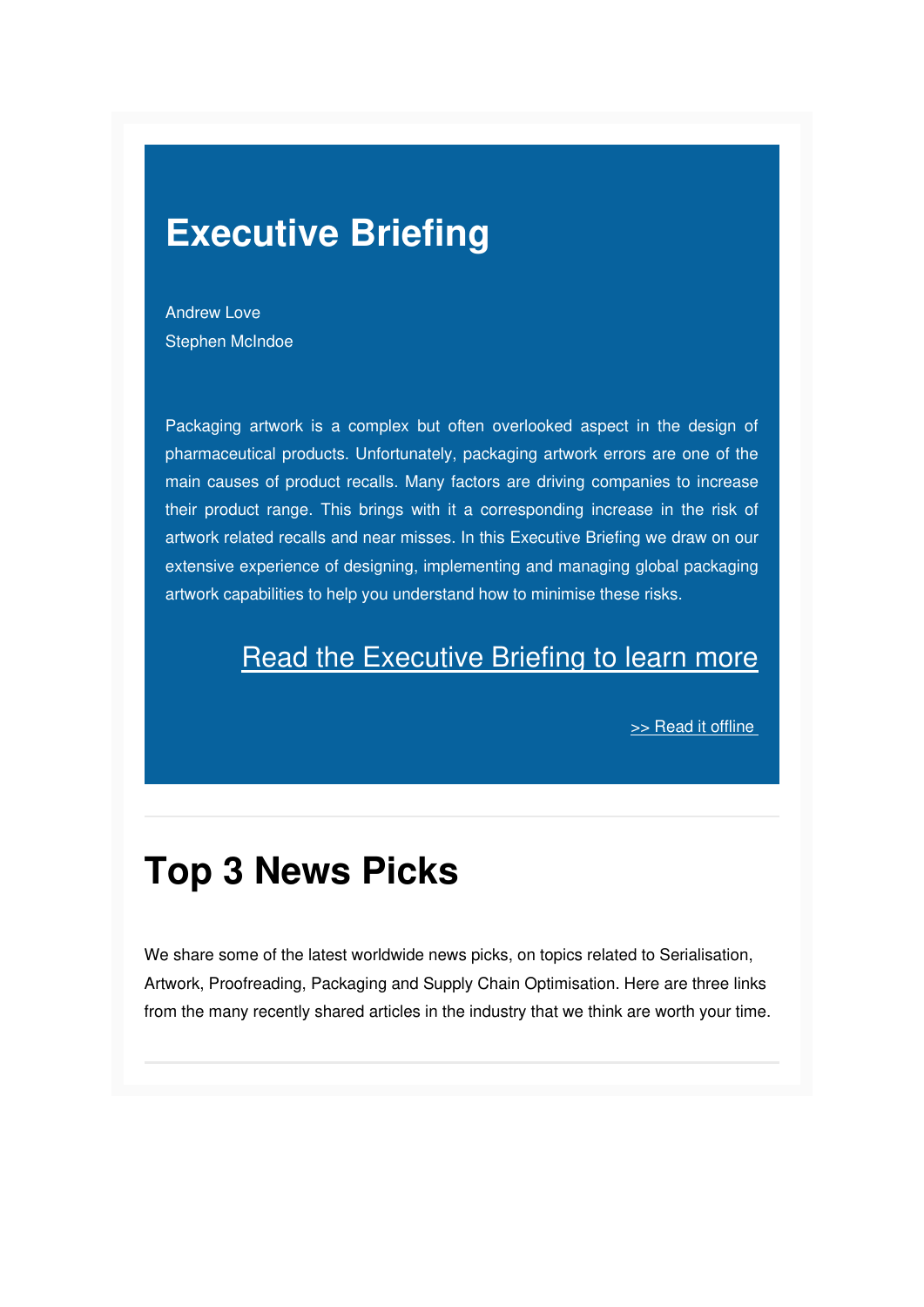

### **From falsified medicines to storage mishaps: the fragile state of drug supply chains**

By Duncan Jefferies for The Guardian Labs

The increasingly complex production and distribution of medications can have a big impact on people's health in low-income countries. So how can we ensure the right drugs reach those in need on time?

**[Click here to read the article](https://www.theguardian.com/global-health-progress/2019/nov/28/from-falsified-medicines-to-storage-mishaps-the-fragile-state-of-drug-supply-chains)**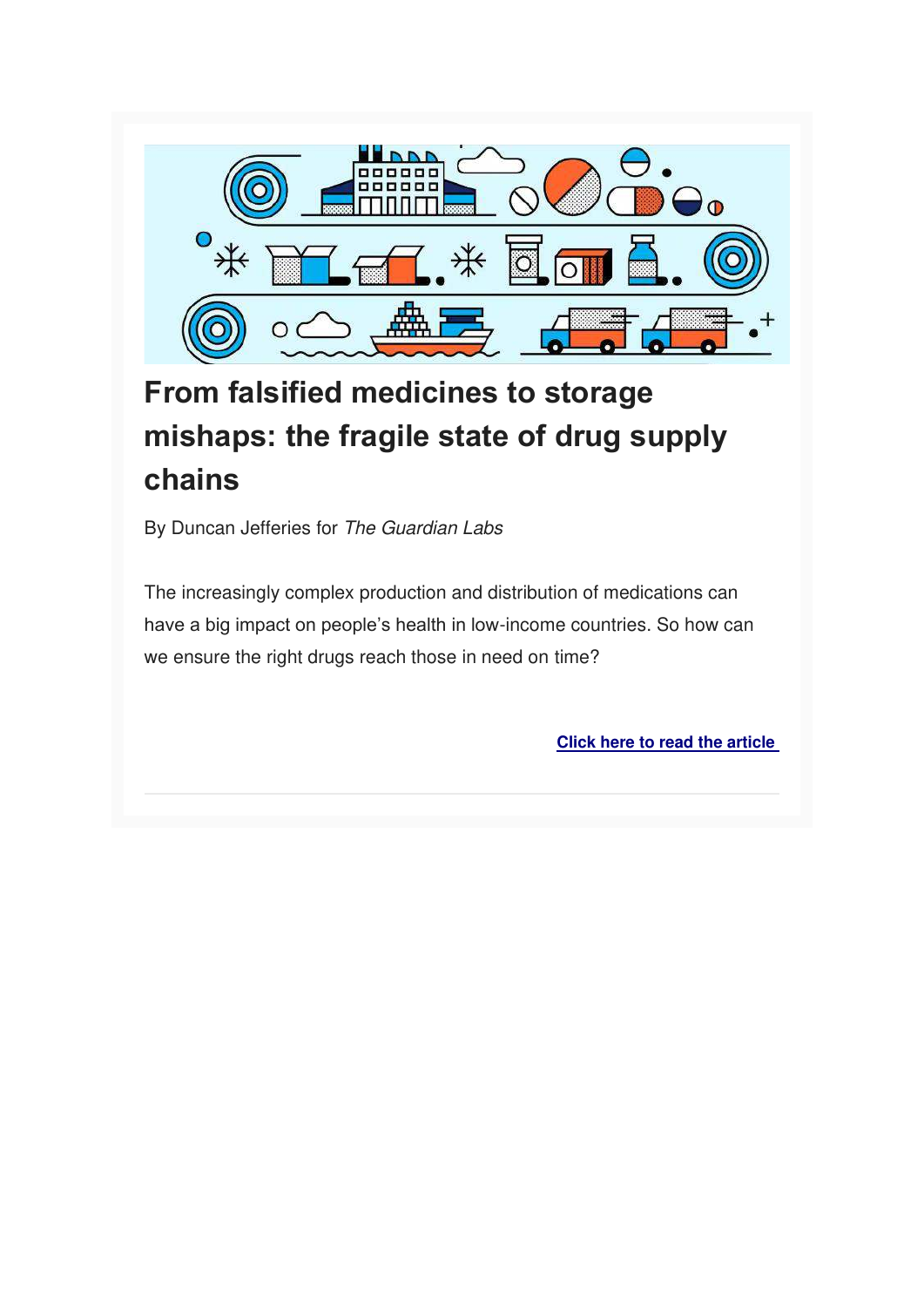

## **General Election manifesto for UK pharmaceutical industry launched**

An article for Health Europa

The Association of the British Pharmaceutical Industry has launched its General Election 2020 Manifesto for Medicine.

**[Click here to read the article](https://www.healtheuropa.eu/election-manifesto-for-uk-pharmaceutical-industry/94914/)**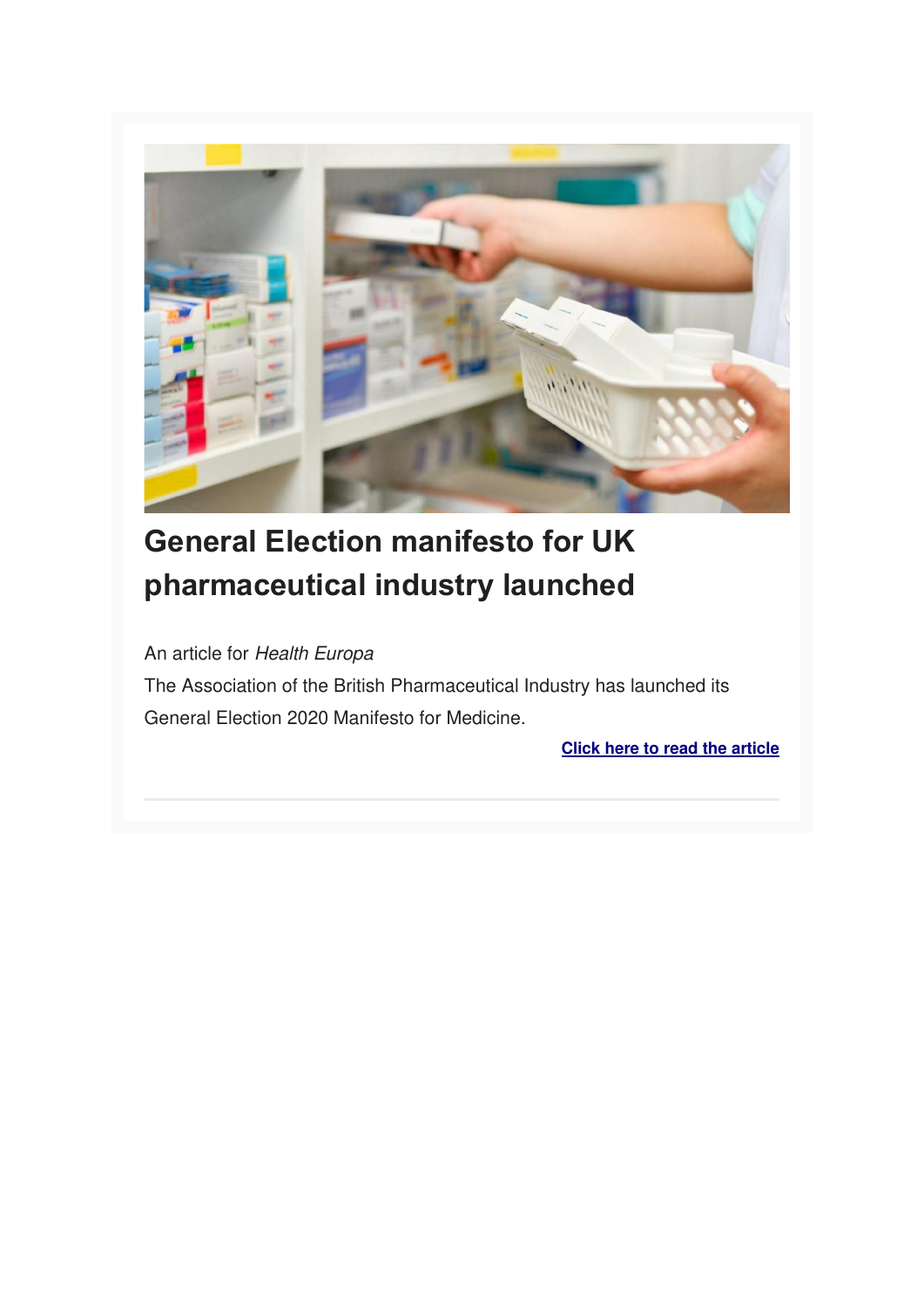

## **Defining the 'New World Order' of supply chain security**

By Allan Bowyer for European Pharmaceutical Review

Now that prominent compliance deadlines are nearing in the US, Saudi Arabia and Russia and with the Falsified Medicines Directive (FMD) now in force in Europe, what is going on around the world with serialisation? Allan Bowyer provides a rundown of current events and shares insights into the challenges businesses are facing to meet compliance.

**[Click here to read the article](https://www.europeanpharmaceuticalreview.com/article/103762/defining-the-new-world-order-of-supply-chain-security/)**

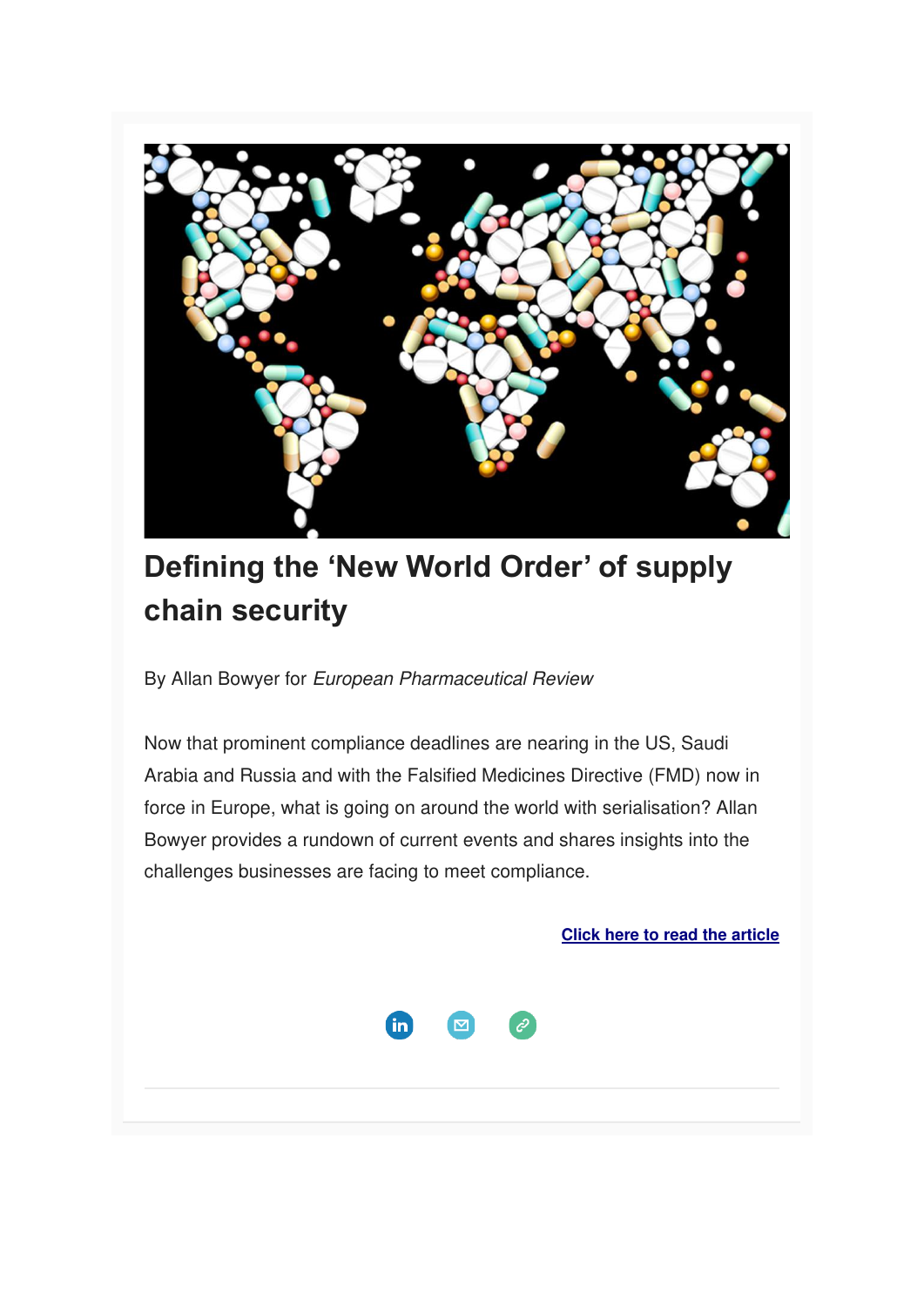### **Executive Briefing: read offline**

### **Reducing Packaging Recall Risk Stephen McIndoe Andrew Love**

### Executive Summary

Packaging artwork is a complex yet often overlooked aspect in the design and supply of pharmaceutical products. Unfortunately, when something goes wrong with package information or design, the impact is felt across many parts of a company and can have a significant effect on the company's reputation with patients, prescribers, and regulators. Yet despite these risks, packaging artwork is often regarded as an afterthought. The artwork department is often considered the 'Achilles Heel' of the organisation and close scrutiny is avoided. As the complexity of portfolios increases due to line extensions and market expansion, more and more companies are feeling pain in their artwork operations. This is normally due to the cross-functional nature of the work and reliance on paper-based processes and individual knowledge. Many companies are now discovering that there are process, organisational and technology solutions to these problems, and that dramatic improvements can be made.

#### 1. Packaging Artwork Errors:

A Significant Liability In the global pharmaceutical industry, packaging artwork errors are considered to be one of the main sources of product recall. Whilst getting a true global picture is challenging, some estimates indicate that artwork error causes 30% of all recalls. An individual recall can cost millions of dollars in direct costs. Such costs include customer reimbursement, product write-off, shipping and returns costs, litigation, payments to victims and their attorneys, and costs of product packaging redesign. The indirect costs of recalls can also be very significant. These include management and staff time devoted to solving the problem, loss of immediate sales, loss of market share due to unfavourable publicity, loss of consumer and physician confidence, and increased regulator action. Packaging Artwork Definition By artwork, we mean the graphics and text that is included on the materials that make up a pharmaceutical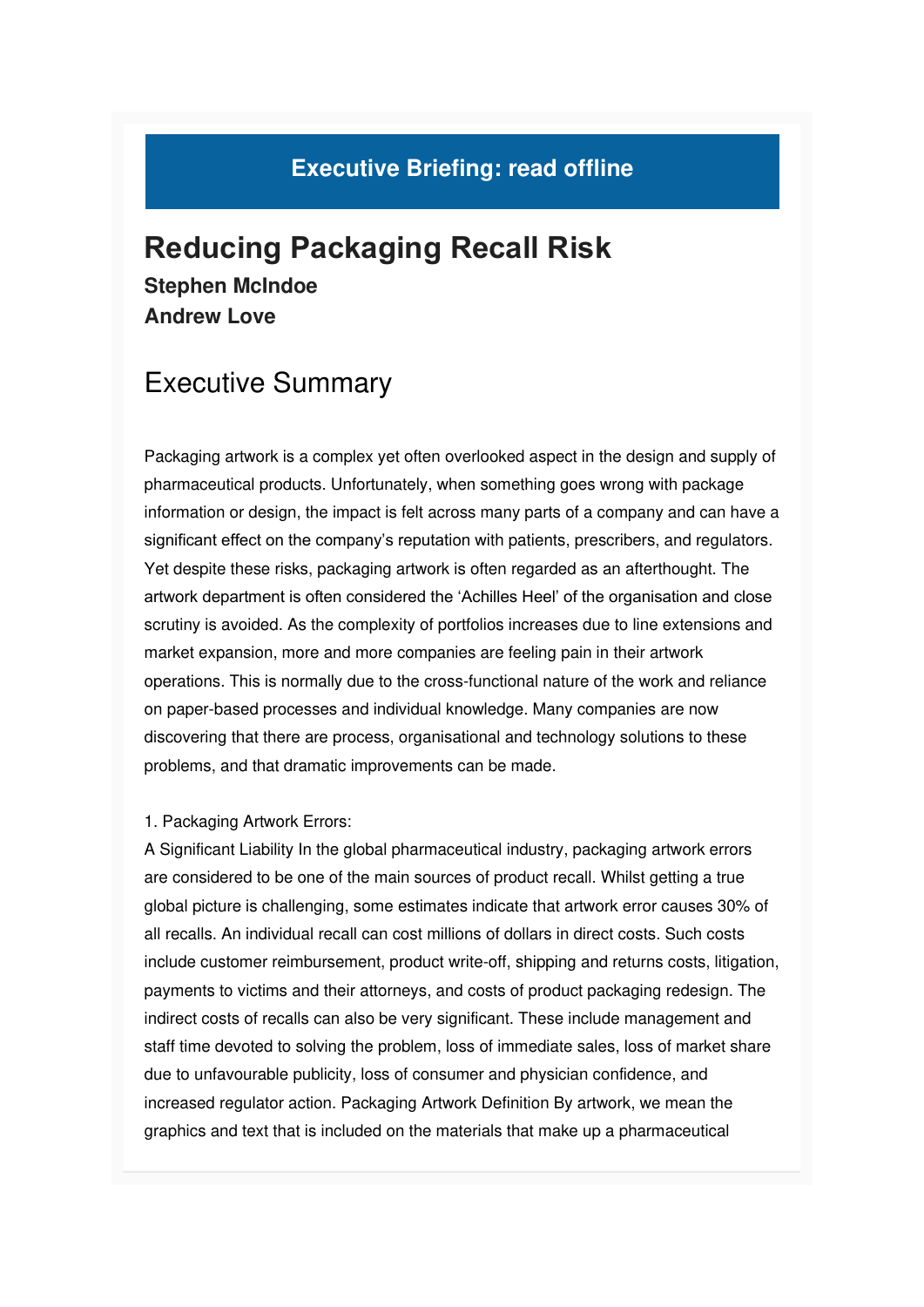#### product.

Typically these include:

- Product primary packaging including blisters, bottles, syringes
- Product secondary packaging, typically:
- − Product cardboard carton
- − Product information leaflet
- − Product prescribing leaflet
- − Shippers, typically cases and pallets

There are two primary types of artwork error that create the need for recall. Some examples include:

Errors of fact or detail:

- $\lambda$  Product strength is incorrect, or different on different parts of the packaging.
- $\lambda$  Incorrect characters, spaces, and symbols.

 $\lambda$  Text hidden beneath tables or illustrations, which then get revealed unintentionally in subsequent changes.

Errors of omission:

 $\lambda$  Parts of changes omitted altogether.

 $\lambda$  Changes on some artwork(s) are missed when the same change impacts multiple components/products.

This white paper describes how these errors occur and what can be done to minimise them. We also look at other drivers for improving the overall artwork process.

2. Excellence is Within Reach

Our team has developed award-winning global artwork design capabilities in some of the world's largest pharmaceutical companies. Improvements in performance have been dramatic:

- $\lambda$  90% reduction in recalls due to artwork
- $\lambda$  24 hours artwork change turnaround
- 50% reduction in process execution cost

Furthermore, benefits have resulted in related areas: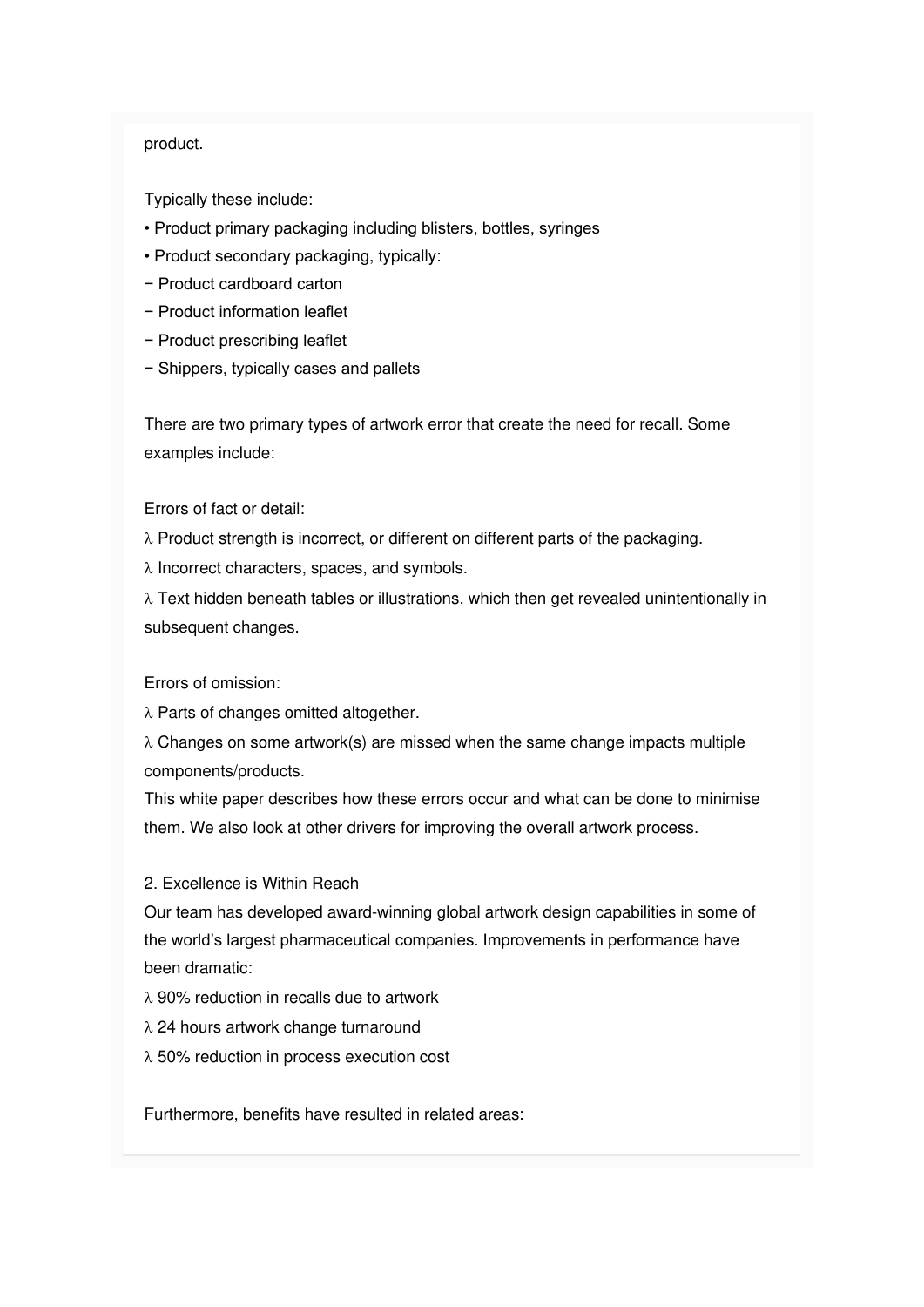#### $\lambda$  Improved product range management

- $\lambda$  Reduction in packaging component complexity
- $\lambda$  Opportunities to use the performance improvements to enhance company reputation

#### 3. The Causes of Packaging Artwork Error

Packaging artwork design is the drawing together and integration of information from many sources, both across the business and from outside of the business. Typically, a pack will have information on it from more than 10 sources. Therefore the business process which coordinates this information flow needs to be cross-business and crossorganisation in span and control.

Traditionally, pharma companies have put more emphasis on ensuring that the product is right and less on ensuring the packaging is right. Therefore, once companies have got their product development right, packaging and artwork design presents a great opportunity to reduce recalls and compliance near-misses. Typically, a company's artwork capability starts in small pockets of activity attached to secondary manufacturing facilities and in individual regulatory offices in different countries. At this initial stage of their evolution, the processes and knowledge are often held in the heads of key individuals. As well as often being very much a part-time activity for these individuals, the loss of any of them can present a significant business continuity risk. As the business grows and complexity increases, the capability typically grows organically, often in an uncoordinated fashion. It is not long before the risk of error in the end-to-end process becomes unacceptable. The artwork area is complex, has its own language, and tends to be inwardly focused. When incidents do happen, the attention the area gets is often not conducive to longterm improvement. Systemic improvement is often overlooked in favour of expedience and short-term fixes. Elimination of the root causes is often not feasible due to a lack of detailed technical understanding. The crossfunctional nature of the process means that there are many opportunities for the confusion of responsibilities and misunderstanding. Procedures are often defined in functional silos, with inadequate information flow across these boundaries. Accountability for the end-to-end process is seldom defined and made clear to those involved.

#### 4. The Increasing Risk

As the regulatory environment becomes increasingly stringent and other pharma companies address their artwork recall risk, there is less tolerance for artwork error.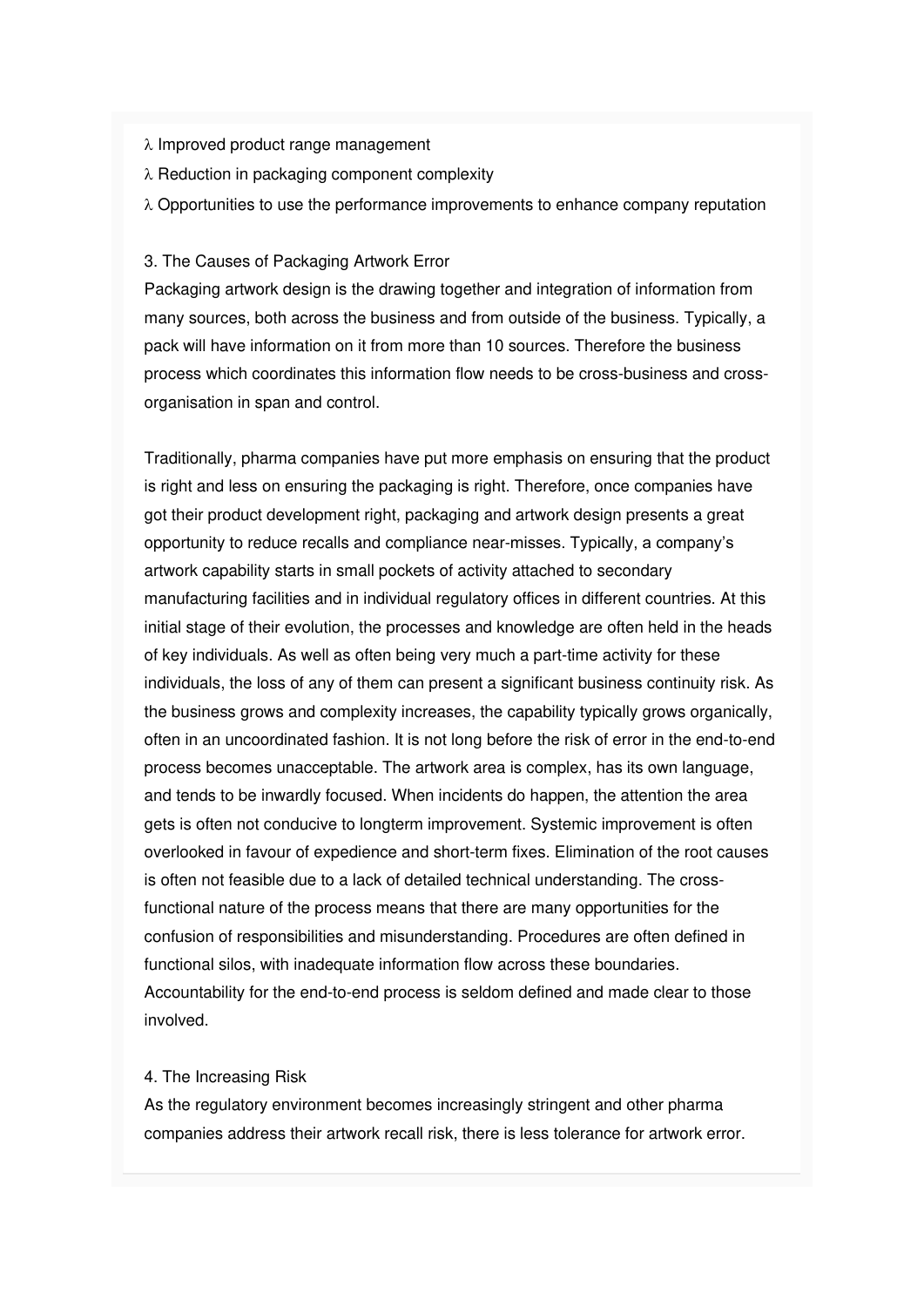External drivers of increased risk include:

 $\lambda$  Regulatory requirements for ever-increasing amounts of product information on packs.

 $\lambda$  New labelling requirements such as the addition of Braille.

 $\lambda$  New product coding and serialisation requirements.

 More stringent approaches being adopted by government regulatory agencies. Senior management should also be aware that many of the internally driven improvement activities in the business are also contributing to increased risk from artwork-related incidents:

 $\lambda$  Expansion in product range and markets as companies seek to extract maximum value from their existing molecules.

 $\lambda$  Restructuring, portfolio optimisation, mergers, acquisitions, divestments, supply chain reengineering, multiple branding, and joint ventures are increasing the frequency and volume of change.

 $\lambda$  Supply chains becoming ever more complex and virtual, requiring communication between new and changing partners to deliver each artwork design.

 $\lambda$  Innovations in packaging and artwork design to increase sales of products.

 $\lambda$  Increased sensitivity of pharmaceutical companies to recalls in order to ensure patient safety.

Furthermore, a world-class artwork design capability is a key enabler to helping pharmaceutical companies achieve growth and product launch strategies.

5. Key Principles to Drive Improvement

Our experience has shown that by systematically applying a number of key principles, an effective, agile, and cost effective cross-functional artwork design capability can be established.

The key principles:

 $\lambda$  Establish cross-functional governance and sponsorship for the process. Only in this way can roles and responsibilities and end-to-end process performance be managed effectively.

 $\lambda$  Capture the knowledge & activities in carefully designed cross-functional business processes which are well documented.

 $\lambda$  Ensure that the basic process revolves around two fundamental steps. Firstly, define and agree upon what is required, the 'Brief'. Secondly, execute the change and verify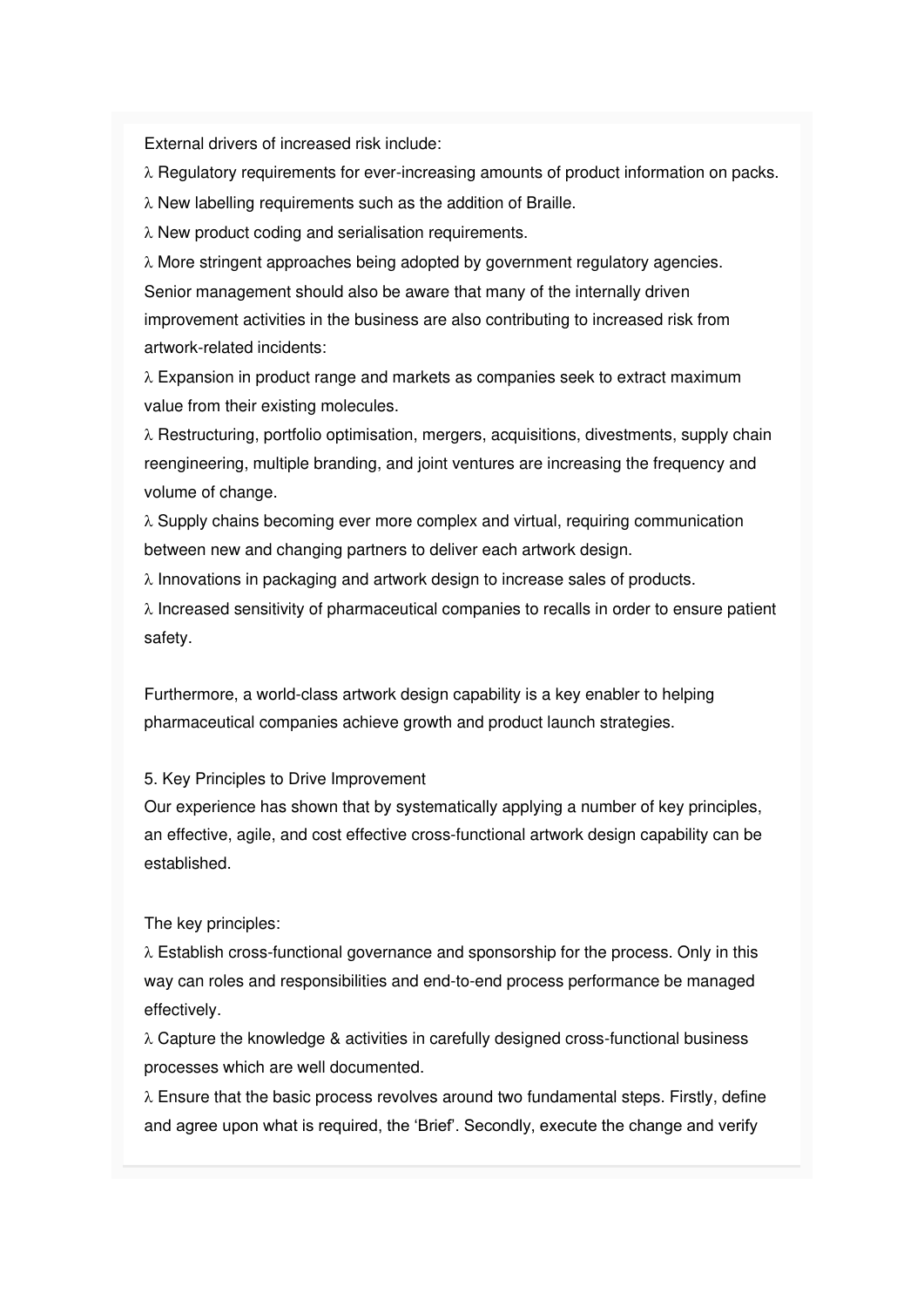that what has been done conforms to the Brief.

 $\lambda$  Make sure that complex tasks are based on standard work and that simple checklists are used to verify all activities have been completed.

 $\lambda$  Be wary of introducing multiple checks in a process being performed by different individuals. This often leads to complacency that others are performing those checks and ultimately the risk of error can increase.

 $\lambda$  Ensure specific individuals are identified to carry out each change and then manage any variance to this plan.

 $\lambda$  Ensure that all individuals are clear on their accountabilities within the process.

 $\lambda$  Ensure that all individuals are competent to carry out the activities required of them.

 $\lambda$  Ensure that individuals have the right tools and environment to perform their tasks. This is particularly important for activities such as proof reading and artwork creation.  $\lambda$  At each of the critical control points, ensure that the individuals involved in the change sign their approval.

 $\lambda$  Establish a continuous improvement culture that values errors as a learning opportunity to improve the existing process. A critical part of reducing recalls in this area is identifying, learning from and designing out the more minor errors and near misses.  $\lambda$  Establish a small number of Key Performance Indicators to manage the risk, e.g. percentage artworks right first time.

Artwork effort has a very clear and visible impact on patient safety, which is clearly understood by the people who work in this space and is a motivator to generate a zeroerror culture.

#### **Case Study:** Top Global PharmaCo

#### **Situation**

The company wanted to reduce its recall rate due to packaging artwork errors, whilst at the same time be able to understand and reduce the complexity of its pack range and associated components. The company's packaging and artwork design capability had evolved over many years into a complex, disparate global collection of operations that made the task almost impossible to achieve.

#### How We Helped

Initially, members of our team ran a strategy development project that delivered the following: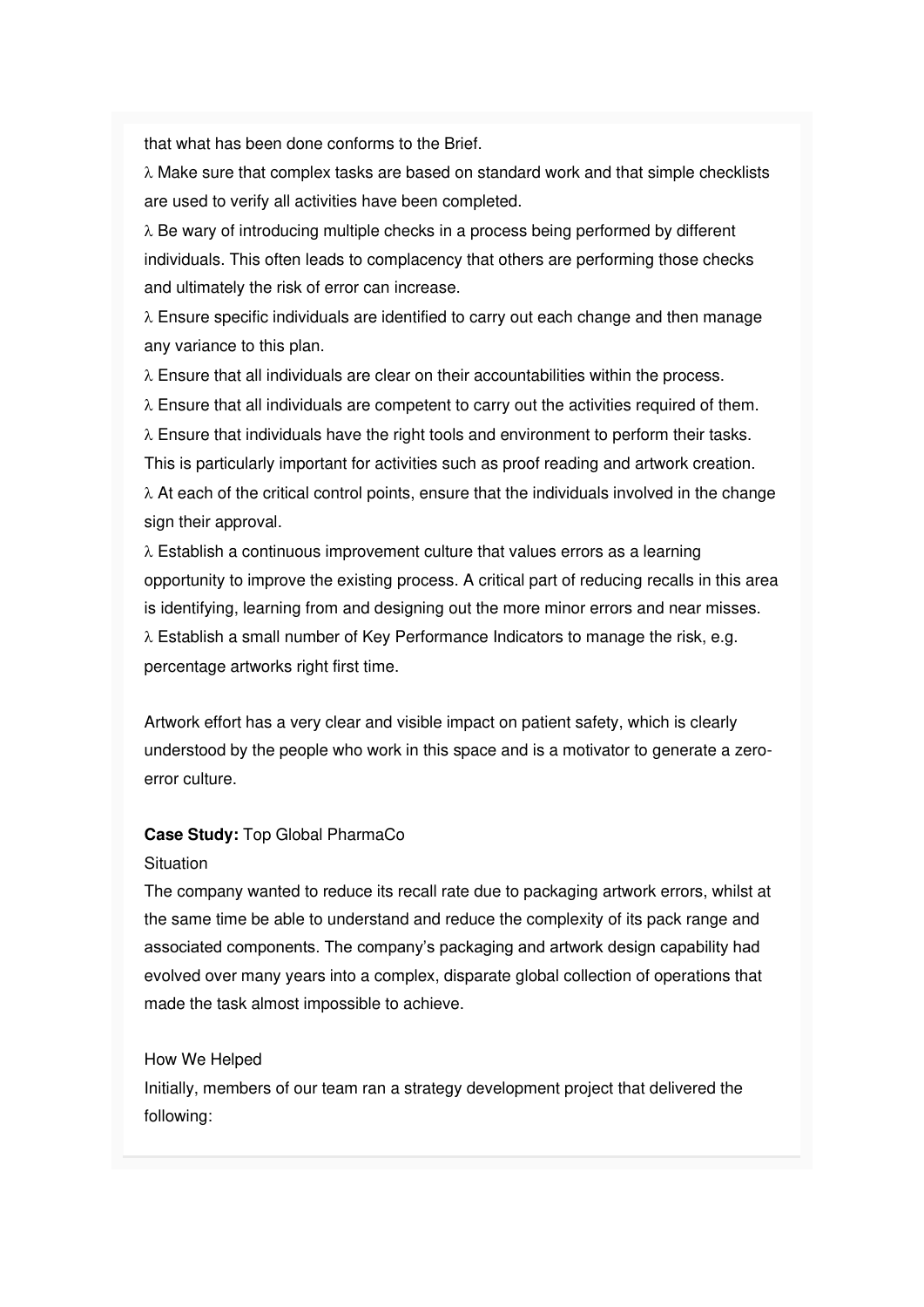- Full understanding of the complex current situation.
- Future state operating model, including a global service centre network.
- IT architecture to support the new operations.
- Change program design to deliver the new capabilities.

• Buy-in from more than 300 stakeholders across the world to the recommendations. Subsequently, members of our team ran the significant global change program to implement the strategy:

• New global process design for 2,500 users in >100 locations.

• New organisation design including a small number of global service centres.

• New enterprise Product Lifecycle Management and artwork desktop IT capability design.

- New governance model.
- Phased implementation of the change, including closure of many existing operations.
- Pack range rationalisation program.

#### The Results

The new capability has reduced the recall rate due to artwork errors by 90%, improved speed to market and reduce the cost of its packaging. The change program and the capabilities have won a number of awards for innovation and excellence.

#### 6. Capabilities

Required to Manage Packaging Artwork Design Whether in-house or out-sourced, there are key capabilities that need to be in place to effectively manage the packaging artwork design process.

#### Brief Creation

The Brief needs to be considered as the Work Order to the artwork operator and any opportunity for confusion will likely result in error. Ensuring individuals have the necessary skills, knowledge, tools and facilities to perform this task is critical to the success of this process. Briefs need to be clear, unambiguous and repeatable. The individuals who define the brief need to be skilled at ensuring requirements are articulately captured, accurate, and comprehensive.

#### Artwork Creation

Artwork creation for packaging requires a combination of graphic design skills and knowledge of pharmaceutical regulatory requirements. Ensuring individuals have the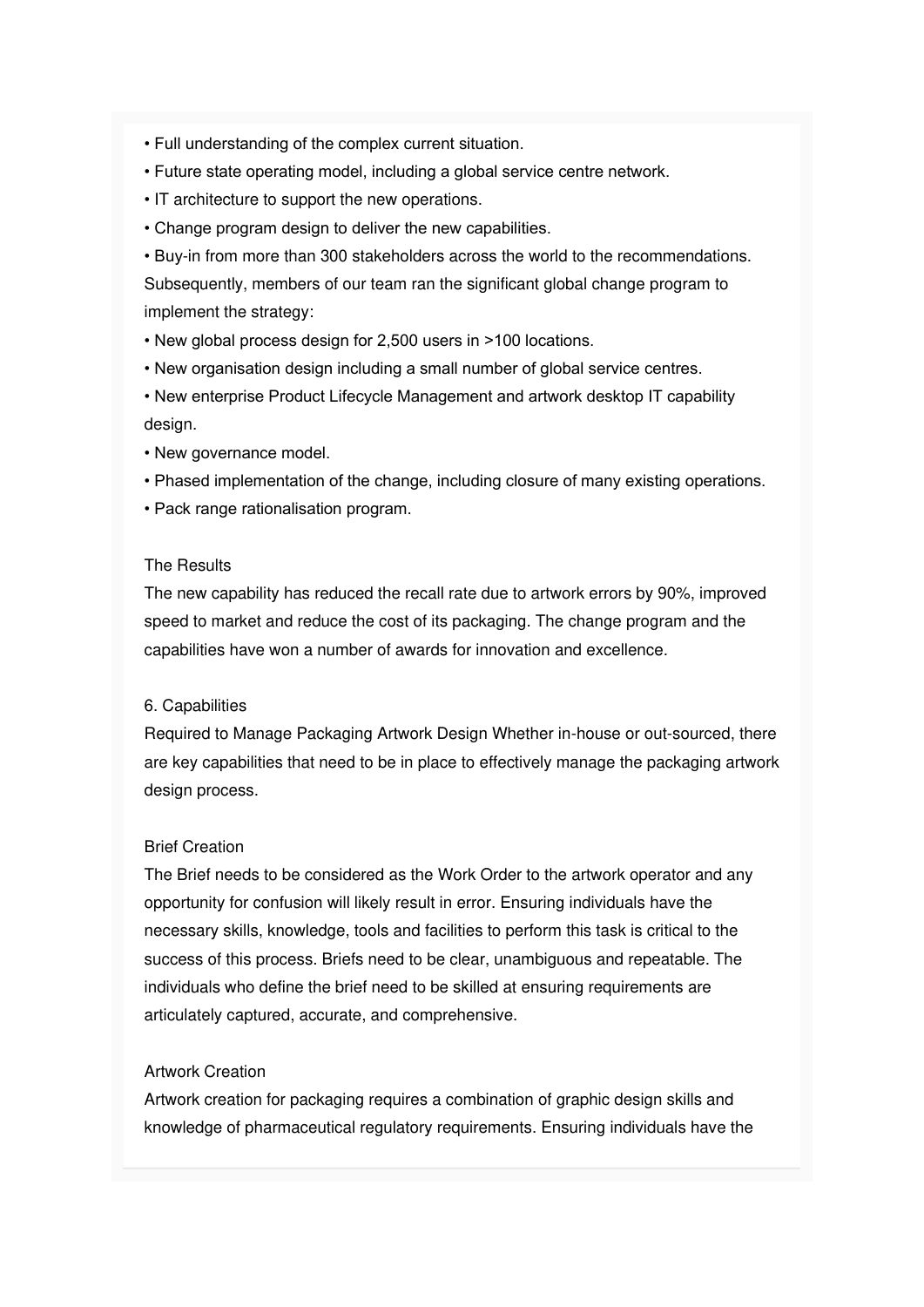necessary skills, knowledge, tools and facilities to perform this task is critical to the success of this process. Opportunities should be taken to work with print suppliers to construct artwork in a way which requires no change by the print supplier. Companies also need to consider the emerging automated artwork creation capabilities, which are becoming available in the market place.

#### Proof Reading

There are two elements to proof reading: checking the content and checking the context.

 $\lambda$  Content: checking that the artwork meets the brief—the character-by-character check for accuracy.

 $\lambda$  Context: checking that the syntax and language are correct—does the text say what it is meant to say.

Proof reading capability is often home-grown, and ensuring individuals are competent is challenging. It must also be recognised that proof reading is carried out by a number of different functions in a typical artwork process. As with artwork, companies must consider the use of emerging technologies to electronically assist the proof reading process.

#### Packaging Technology

Considering the technical impacts of the required change on the packaging design, manufacturing, distribution and use, e.g. Braille.

#### Product Coding and Marking

To ensure machine-readable coding is created and verified correctly, e.g. barcodes and datamatrix codes. Many organisations are currently struggling to understand how and where new requirements such as serialisation should be managed.

#### Project Management

To ensure that all the necessary parties are involved in each change and that they are properly coordinated to ensure an effective and timely result.

#### Document Management

To ensure accurate and effective version control and archiving.

Information Technology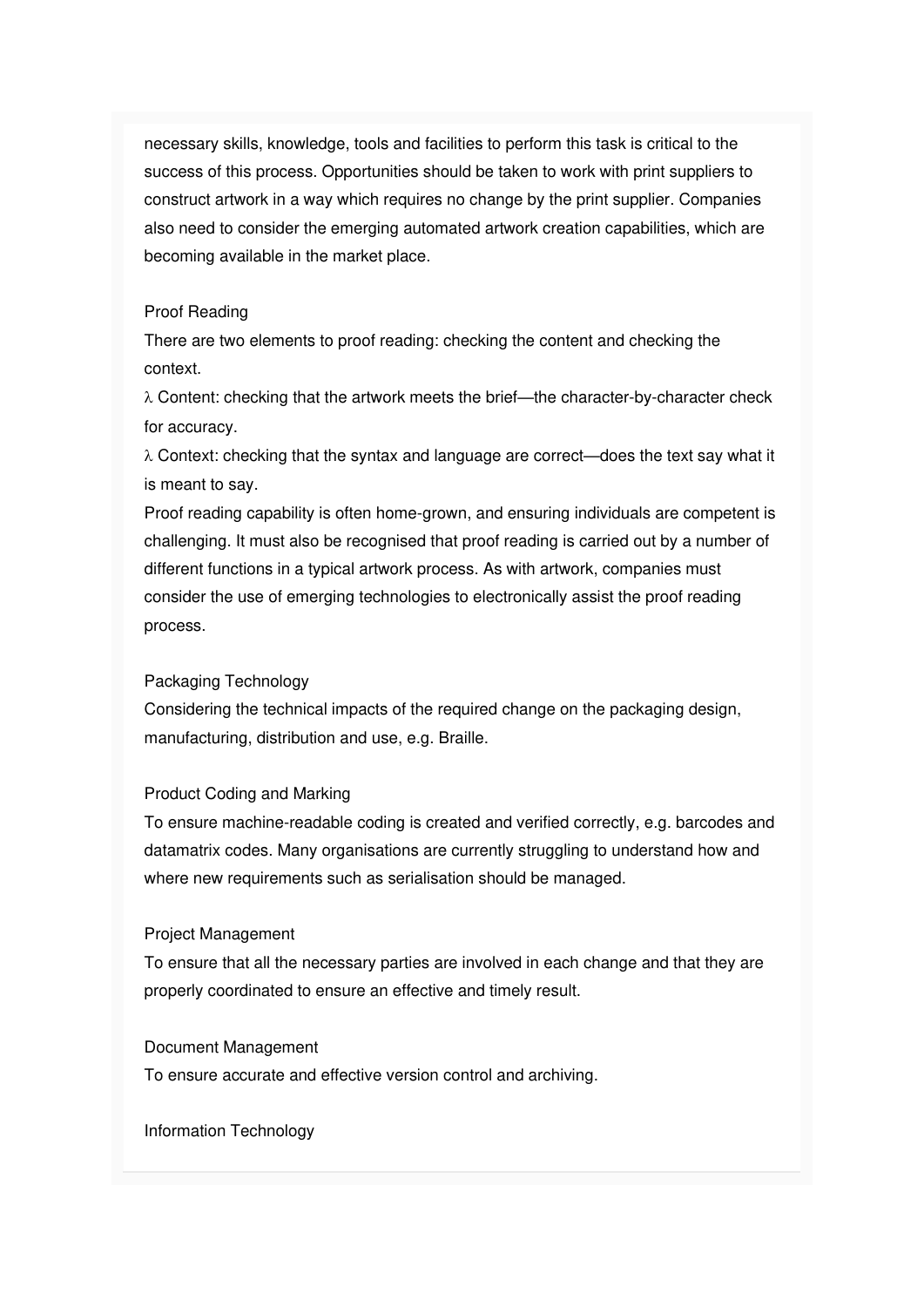See the next section for details on the many ways information technology enables this process. In addition to the above, capabilities to ensure that continuous improvement and more significant change can be carried out effectively need to be in place.

#### 7. The Role of Information Technology as a Key Enabler

Even in the smallest of businesses, IT plays a key role in enabling this business process. Indeed, many of the improvements we discuss here would not be possible without it.

#### Document Management

It almost goes without saying that modern electronic document management capabilities are the foundation of an effective and compliant artwork change process. However, this is not to say that an artwork change process needs to be based on a dedicated document management system. There are many applications that include appropriate document management capabilities, e.g. Product Lifecycle Management systems.

#### Pack Catalogue

An enhancement of document management capabilities enables the creation of a 'pack catalogue', through which the organisation has access to all information associated with the company's packaging. This has proven to have great benefits both within and outside the artwork process. For example, purchasing departments gain easy access to packaging component information which enables them to negotiate better supply deals.

#### Electronic Workflow

Electronic workflow tools and electronic signature capabilities help to further reduce the risk of errors by ensuring that all the mandatory tasks are performed and approved by the relevant people.

#### Timely Global Information Access

Today's supply chains are geographically dispersed and are subject to rapid change. IT plays a key role in ensuring that all participants in the artwork process have timely access to all the necessary and up-to-date information to perform their role in the process.

#### Collaborative Design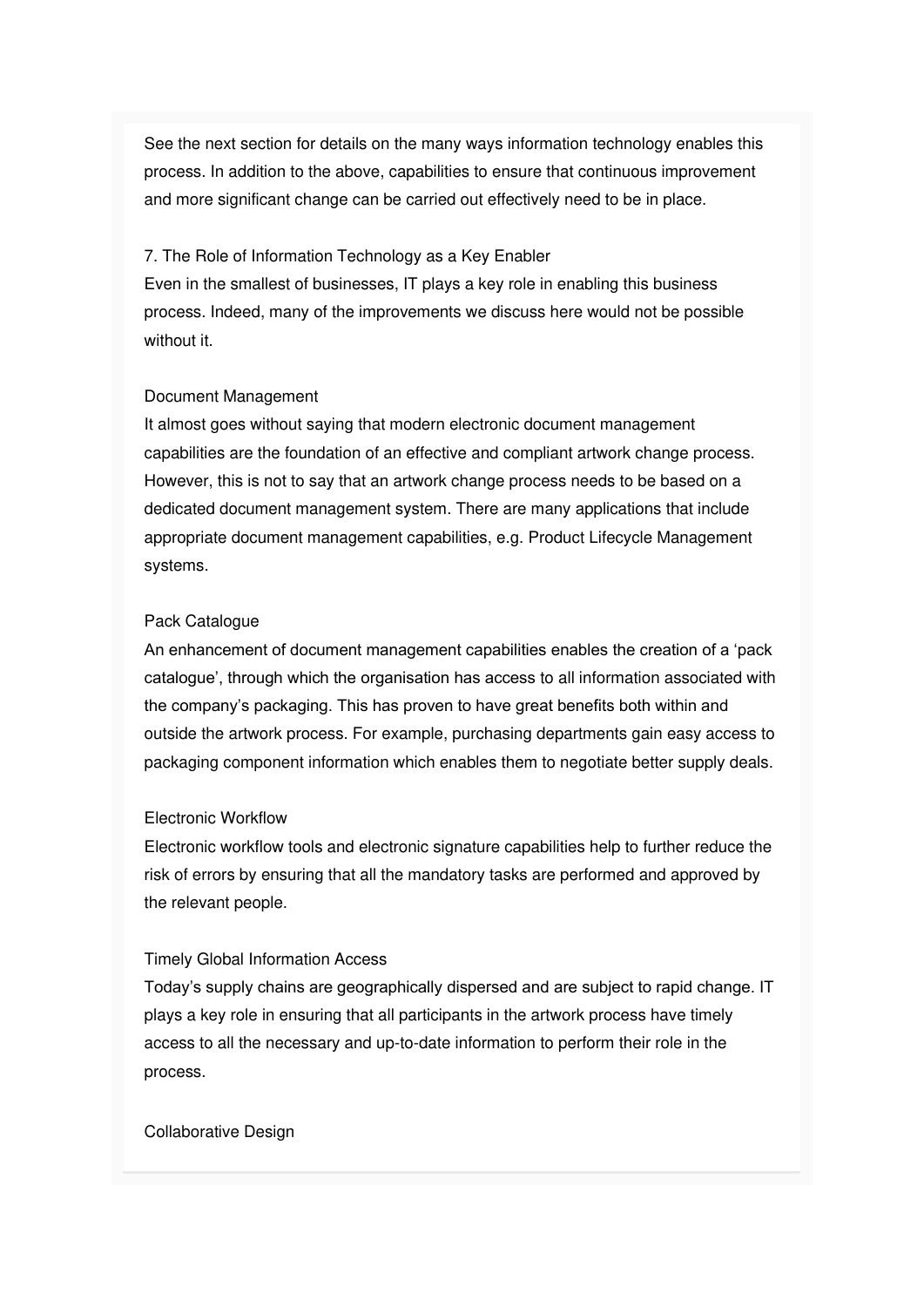Furthermore, the ability of today's IT tools to facilitate collaborative design and approval activities (see collaborative approval diagram) is a significant contributor to reducing the end-to-end cycle time of artwork changes.

#### Artwork Desktop

A controlled artwork desktop ensures that artwork documents are maintained an updated in a standard environment. Without this, errors can occur due to subtle differences in the configuration of different computers, e.g. the use of different font libraries.

#### Error Free WISIWIG

Indeed, the tight control of all applications that support the specification, review and approval of artwork changes is key to eliminating errors. It is critical that all applications and printing equipment involved in the compliant parts of the artwork change process are validated to provide error-free WISIWIG output. The use of virtual desktops has made this requirement significantly easier in recent years.

#### Work Planning and Tracking

Work planning and tracking tools ensure that individuals and management are able to plan work, understand when work needs to be completed, and have visibility of the status of activities. This capability becomes critical as the number of pack changes increases. Even small organisations can quickly find themselves having to manage many hundreds of artwork changes every year. This is a situation that can quickly get out of control without the right tools.

#### Inform and Alert

An enhancement of the planning and tracking capabilities is the ability to automatically inform individuals of tasks which need to be performed and alert the organisation to take action when plans go off track. This capability is very valuable in ensuring work progresses to plan across the different functions involved in the artwork change process.

#### Resource Management

Finally, the resource management capabilities of modern applications enable management to ensure that the right level of resources is in place to carry out forecast work. Furthermore, if work is dynamically allocated to available resources, the optimal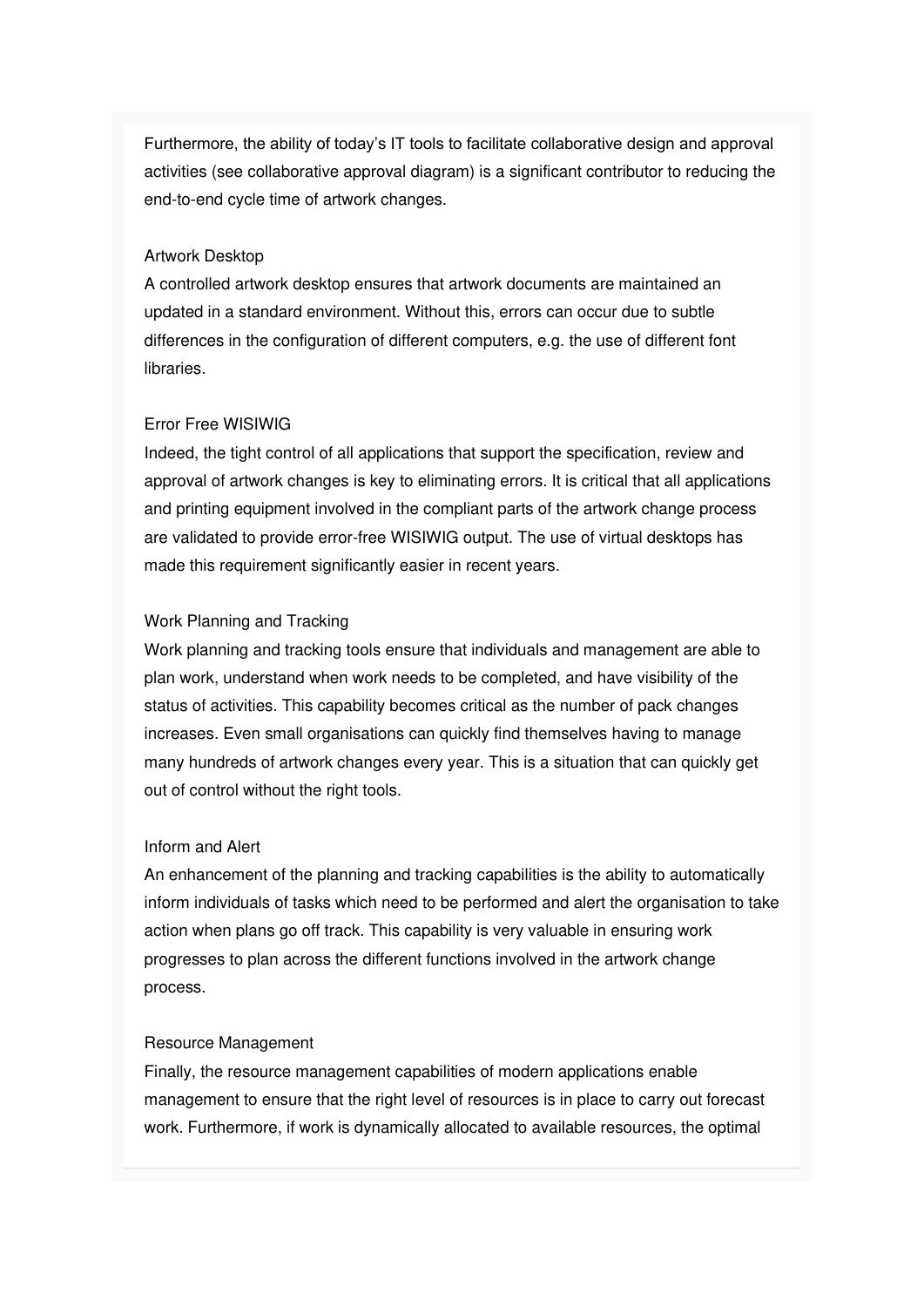throughput of work can be achieved. Furthermore, the ability of today's IT tools to facilitate collaborative design and approval activities (see collaborative approval diagram) is a significant contributor to reducing the end-to-end cycle time of artwork changes. Collaborative Approval Collaborative Design Error-Free WISIWIG

At one end of the spectrum, organisations use bespoke artwork change management systems provided by external artwork service providers. At the other end of the spectrum, a number of companies use the integrated capabilities of Product Lifecycle Management (PLM) applications to great effect as the primary tool to manage this process.

#### **Case Study:** Mid-Sized PharmaCo

#### **Situation**

This mid-sized pharma company had undergone significant growth and was projecting a further dramatic increase in product portfolio and new market presence. Existing pack management processes had evolved over time and had multiple process variants depending on geography, supply chain, and product. A number of incidents and nearmisses highlighted vulnerability and business risk.

#### How We Helped

Our team has helped this company develop its strategy in this area and define a global project to transform its capabilities. The project includes establishment of the following elements:

- Governance model
- New end-to-end business processes
- Modified internal organisation
- Selection and integration with an external artwork provider
- Migration from existing artwork provision arrangements to the new model

#### The Results

The project has been approved and members of our team are currently assisting the company in the implementation of this project.

#### 8. Principal Levers for Cost Reduction

We find that the principal levers for cost reduction lie in the following areas: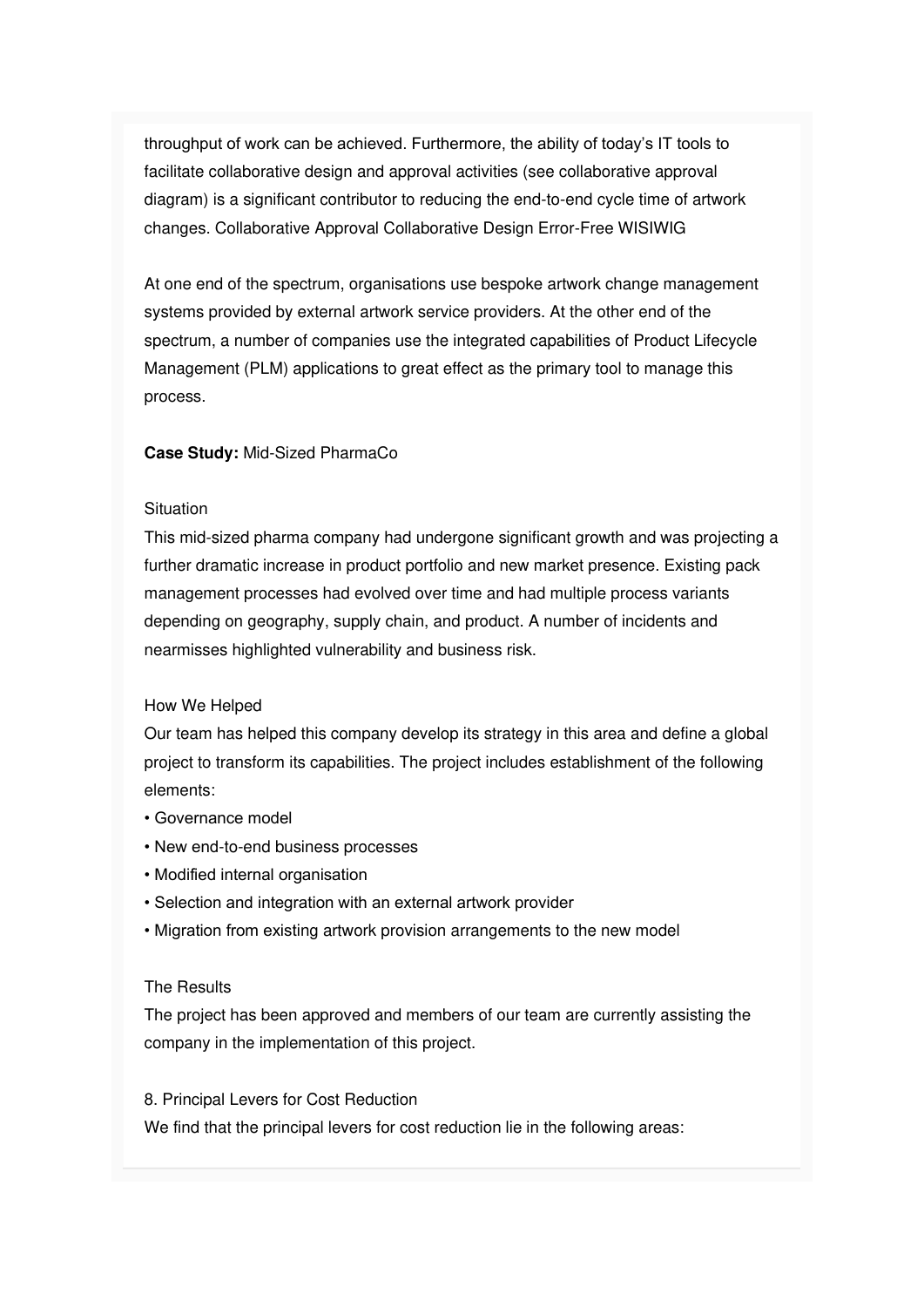$\lambda$  Reducing recall and near-miss costs.

 $\lambda$  Dramatically improving right-first-time at all stages of the process to reduce wasted recycling.

 $\lambda$  Developing an optimal standard process that reduces waste.

- $\lambda$  Economies of scale from concentrating key resources.
- $\lambda$  Improving schedule adherence to minimise packaging obsolescence.

9. Where to Start

Be4ward offer a simple diagnostic tool to assess your current situation and make recommendations on improvements. Alternatively, we would welcome the opportunity to discuss other assistance or advice you may need.

#### [Read it online](https://gallery.mailchimp.com/e26c7f2af713739ac392fa0ba/files/24ca0cef-bd2b-448c-a378-06a246ab58d0/Be4ward_WP_Reducing_Packaging_Recall_Risk.pdf)

### **Featured Blog Posts : read offline**

### **AVOIDING THE SUPPLY RISK FROM SERIALISATION WITH CMOS: PART 1**

#### **By Stephen McIndoe - VP of Be4ward**

For many Pharma companies, the use of contract manufacturing organisations (CMOs) to package commercial product is an integral part of their supply chain. Indeed for virtual companies, it may be the only way their products are packaged.

Serialisation legislation in the US, EU and many other countries means that, without the successful and timely implementation and integration of CMO serialisation capabilities, Pharma companies will no longer be able to supply product.

The complex, evolving, immature and increasingly resource-constrained area of serialisation means that the risk of significant supply interruptions is high.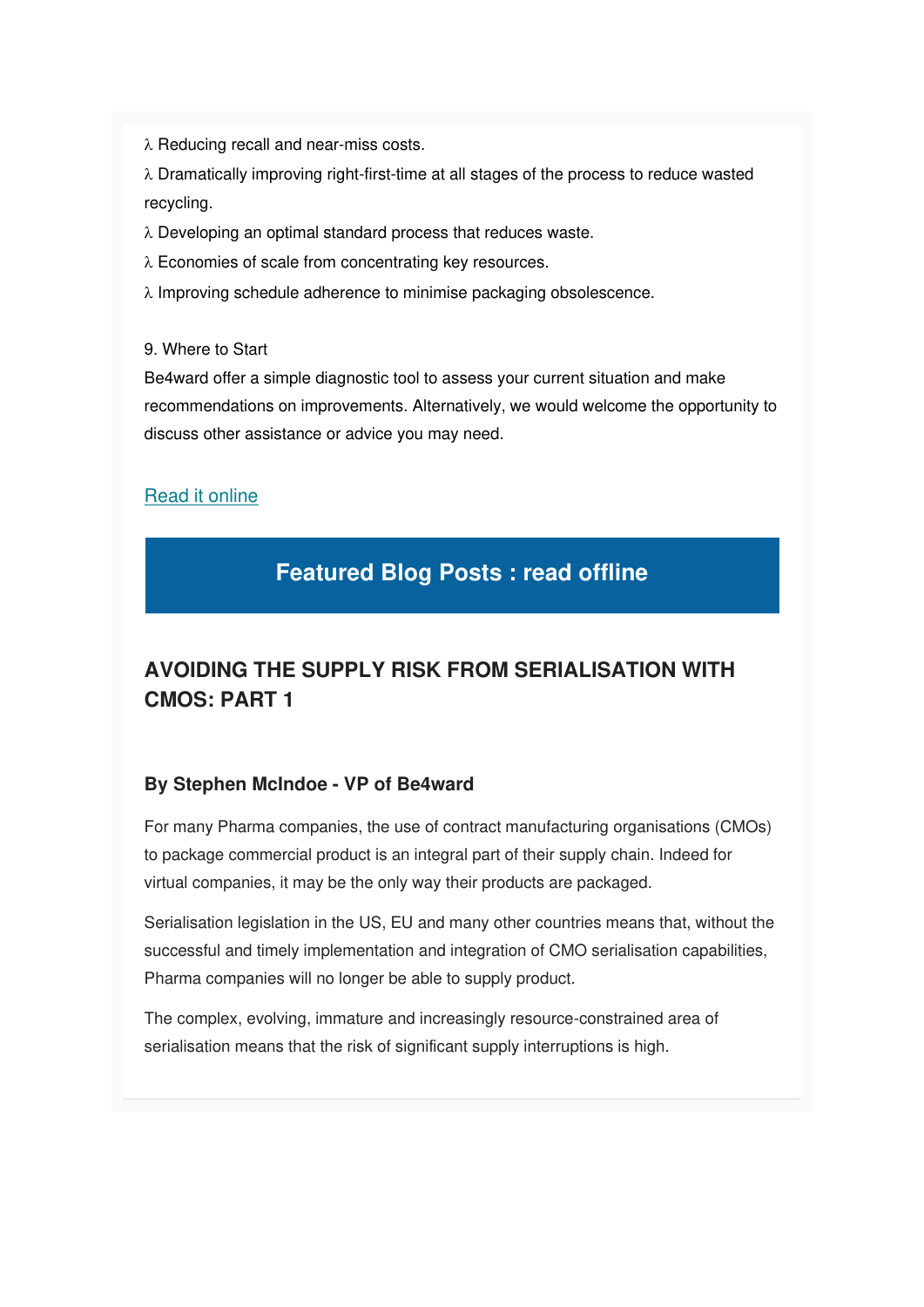Be4ward has been implementing serialisation with Pharma companies and CMOs for many years. We have created this guide to capture some of our learnings throughout that journey.

Here in part 1, I will examine 6 essential learnings related to the uniqueness of the working relationship between Pharma companies and CMOs.

#### **Key learning 1: Be realistic about the real flexibility that CMOs have**

Like all organisations, CMOs have many constraints both internally and externally, that limit what they can practically offer. It is all too easy for Pharma companies to assume that, as they are the customer, a CMO will be able and willing to accommodate any requirement they have. Unfortunately, in the area of serialisation at least, this is not the case at all.

Serialisation is an ever-developing area, with new and evolving legislation and standards. Equipment and information technology (IT) solutions are also evolving and maturing rapidly. Furthermore, the whole supply base is capacity-constrained as the demand for equipment, IT systems and consulting services has outgrown the limited pool of skilled resource.

Most CMOs have to deal with many different customers and, from a serialisation perspective, must implement packaging line and IT capabilities and interface them to each of their customers. It is impractical for them to do this and achieve time, cost and quality customer requirements without some compromise.

This compromise often results in the CMOs having to define a limited operating model, within which customers must conform, in order for the CMO to be able to effectively manage the situation. In many cases the equipment and IT solutions they are using will impose constraints on them that they have no realistic way of avoiding in the current environment.

Therefore, rather than expecting CMOs to be infinitely flexible and customerserialisation-requirement-focused, Pharma companies are better to assume they will have to adapt to a number of different and relatively inflexible CMO serialisation models.

#### **Key learning 2: Be realistic about what CMOs are really going to pay for**

CMOs operate as relatively low margin businesses compared with most Pharma companies. Indeed, one could argue that this is due to the Pharma companies doing a good job of ensuring they only pay a reasonable price for the services they receive.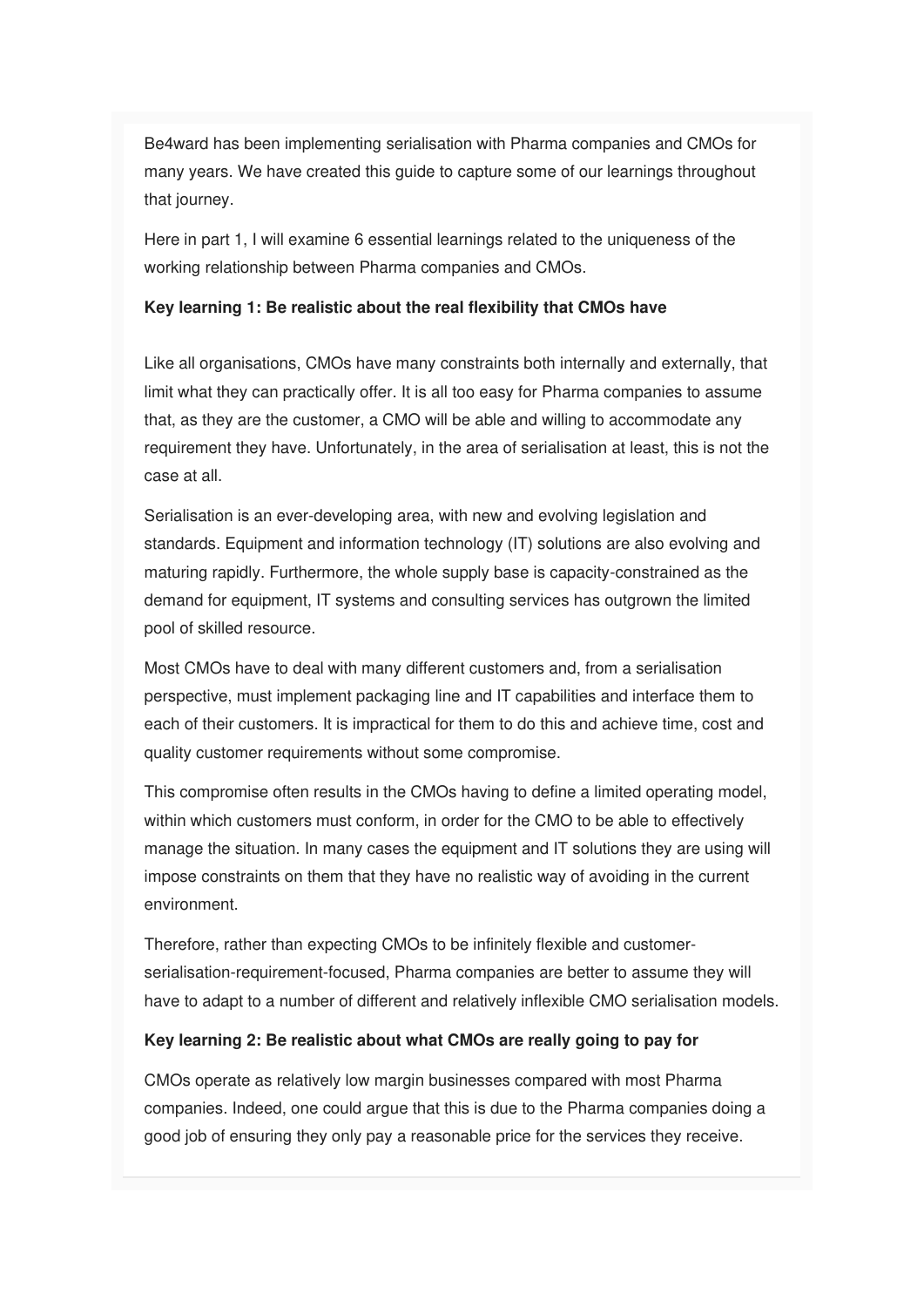Therefore, CMOs do not typically make the profit margins that would allow them to absorb the very significant costs of implementing serialisation.

We have seen a number of clients waste a lot of time and effort trying to negotiate for a CMO to absorb the cost of serialisation when, in reality, this was never going to be a practical option. CMOs may be able to fairly share the cost of serialisation between customers, but to absorb the costs is unrealistic in many cases.

Therefore, Pharma companies should budget to pick up their fair share of the CMO serialisation implementation and ongoing operation costs and negotiate with their CMOs accordingly.

#### **Key learning 3: Understand the CMO's decision-making process**

Following on from our learning about being realistic about what CMOs are going to pay for, Pharma companies also need to understand the key decision-making processes within a CMO and how this will impact their own activities.

As an example, understanding the funding approval processes within a CMO can be key to ensuring a timely serialisation implementation. How a CMO makes its funding commitment decisions and what commitments they need from their customers along the way, should shape a Pharma company's engagement plan. All too often, a project will encounter unexpected and sometimes unexplained delays because the funding and commitment processes of the Pharma company and CMO are not aligned.

#### **Key learning 4: Be realistic about your CMOs' views of your importance to them**

Pharma companies would all like to think that every CMO treats them as a critical and highly important customer. However, this is just not realistic for most Pharma-CMO relationships. Certainly, you may be in the fortunate position of being a priority customer for a small number of your CMOs, but it is unlikely to be the case for all of them.

This is particularly true if, as is sometimes the case, a CMO is in fact a Pharma company themselves. In this situation, there may be two issues playing against you as the customer:

• As a contract supply product, your supply is often low margin and low priority for the supplying Pharma company.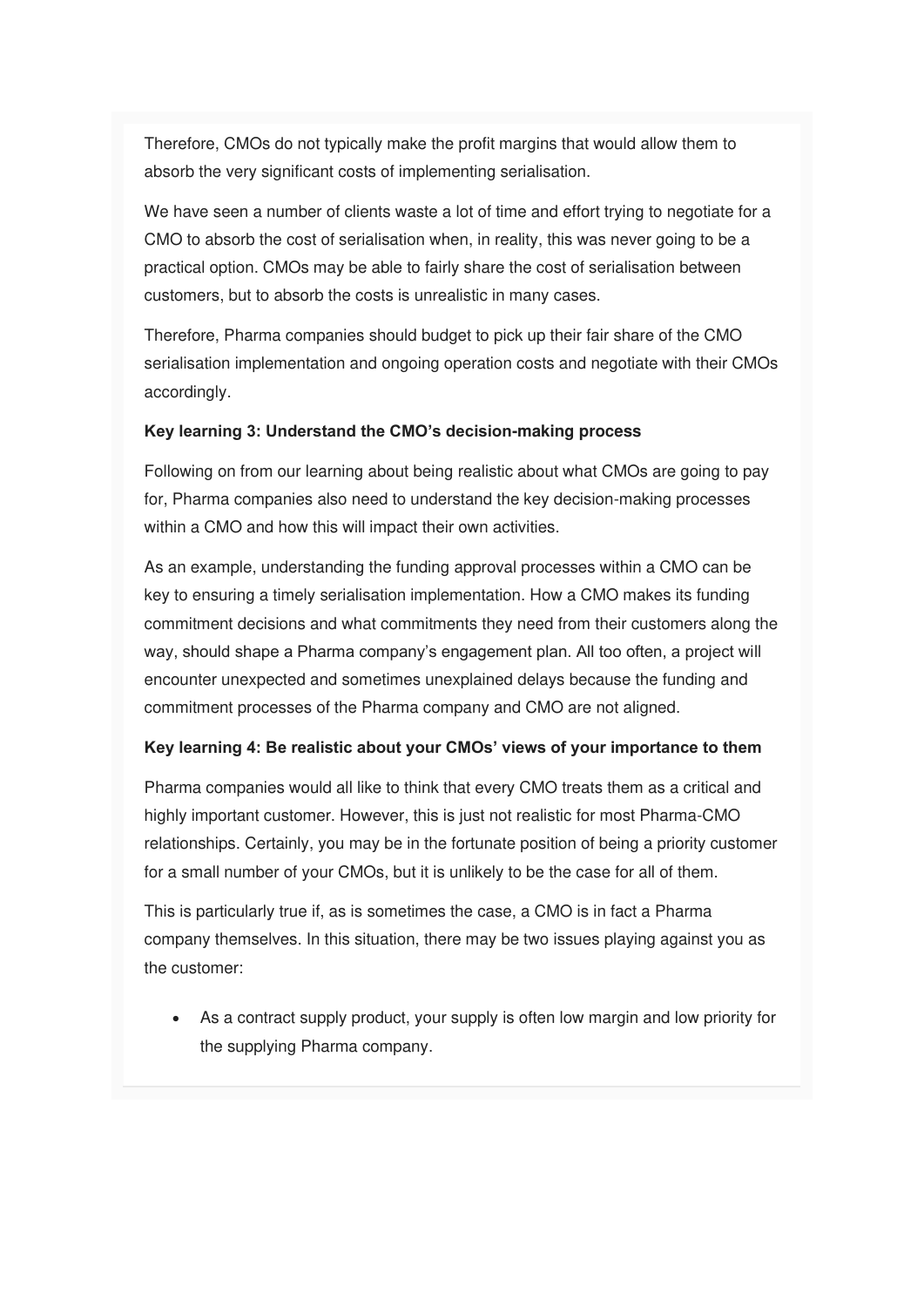• Pharma companies are typically not well set up with respect to serialisation and more so to service a model where they are the CMO, as this is different to a model to where they are the customer.

Planning on the basis of a realistic expectation of the CMO's view of your business will help avoid unnecessary supply risks.

#### **Key learning 5: Use risk management to focus resource application**

It is unlikely that you will have enough of the right resource to manage all CMOs in the same way and mitigate all risks entirely. Therefore, managing the portfolio of CMOintegration projects using a risk-based approach will give you an effective way to focus resource where it will pay the highest dividends.

Different companies will measure business risk in different ways, but the principle of applying most resource to mitigate the highest business risks is likely a sensible approach. However, it must also be recognised that this approach comes with a downside. Such a focusing of resource will mean that some areas of the programme will have a higher probability of some degree of failure. Management need to recognise this and work with their teams to ensure they understand where compromise is acceptable.

### **Key learning 6: Make sure you assess each CMO's capability and capacity to deliver**

Our experience suggests that just because a CMO claims they can deliver, the Pharma company customer should not take this at face value, unless failure does not matter in the bigger scheme of supply risks.

The majority of CMOs are stretched to achieve serialisation and are relying, in a large part, on the same over-stretched supplier base as everyone else.

Furthermore, CMOs being lower-margin businesses than the typical Pharma company, are run much more leanly than the typical Pharma company. This typically exposes Pharma companies to delivery risk levels that may not be acceptable to them.

An assessment of any CMO's likely ability to deliver can be made to help understand this risk and actively decide if and how to mitigate it. Areas of assessment can include:

- Overall approach and plans
- Key skills
- Subject matter expertise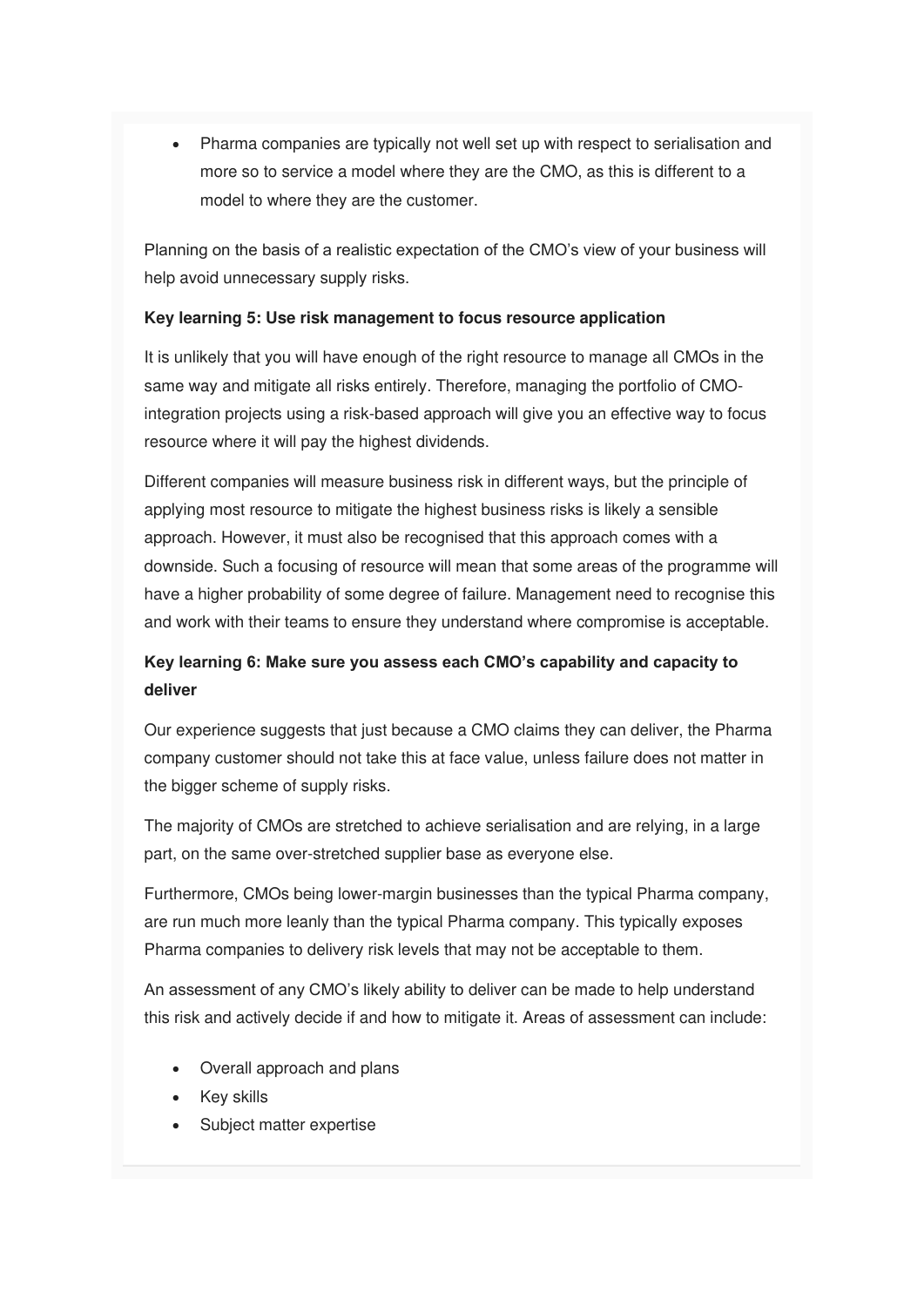- Project management
- Quality and validation
- Supplier capability
- Internal and external resource capacity

In part 2 I will share six further learnings, relating to the considerations Pharmas must make to their own processes and resources when working with CMOs.

Should you have any questions about this or any other of my blogs, or would simply like to request a copy of my booklets, please don't hesitate to contact me at [Stephen.McIndoe@be4ward.com](mailto:Stephen.McIndoe@be4ward.com)

[Read it online](https://www.be4ward.com/blogstephenmcindoe/2019/09/30/avoiding-the-supply-risk-from-serialisation-with-cmos-part-1-2/)

### **AVOIDING THE SUPPLY RISK FROM SERIALISATION WITH CMOS: PART 2**

#### **By Stephen McIndoe - VP of Be4ward**

Welcome to part 2 of my Key Learnings on Avoiding The Supply Risk From Serialisation With CMOs. In [part 1,](https://www.be4ward.com/blogstephenmcindoe/2019/09/30/avoiding-the-supply-risk-from-serialisation-with-cmos-part-1-2/) I introduced the first six learnings, looking at the unique relationship between Pharmas and their CMOs. Here in part 2 I consider six more learnings, focussed on processes and resource within the Pharma company.

#### **Key learning 7: Make sure you have sufficient Plan Bs**

Given the immature and evolving nature of serialisation and the over-stretched supply base, things are undoubtedly going to go wrong.

Any successful CMO implementation programme is going to rely on one or more alternative solution in order to get to the finish line successfully. Some of these alternatives will likely be tactical in nature and require subsequent projects to make them good.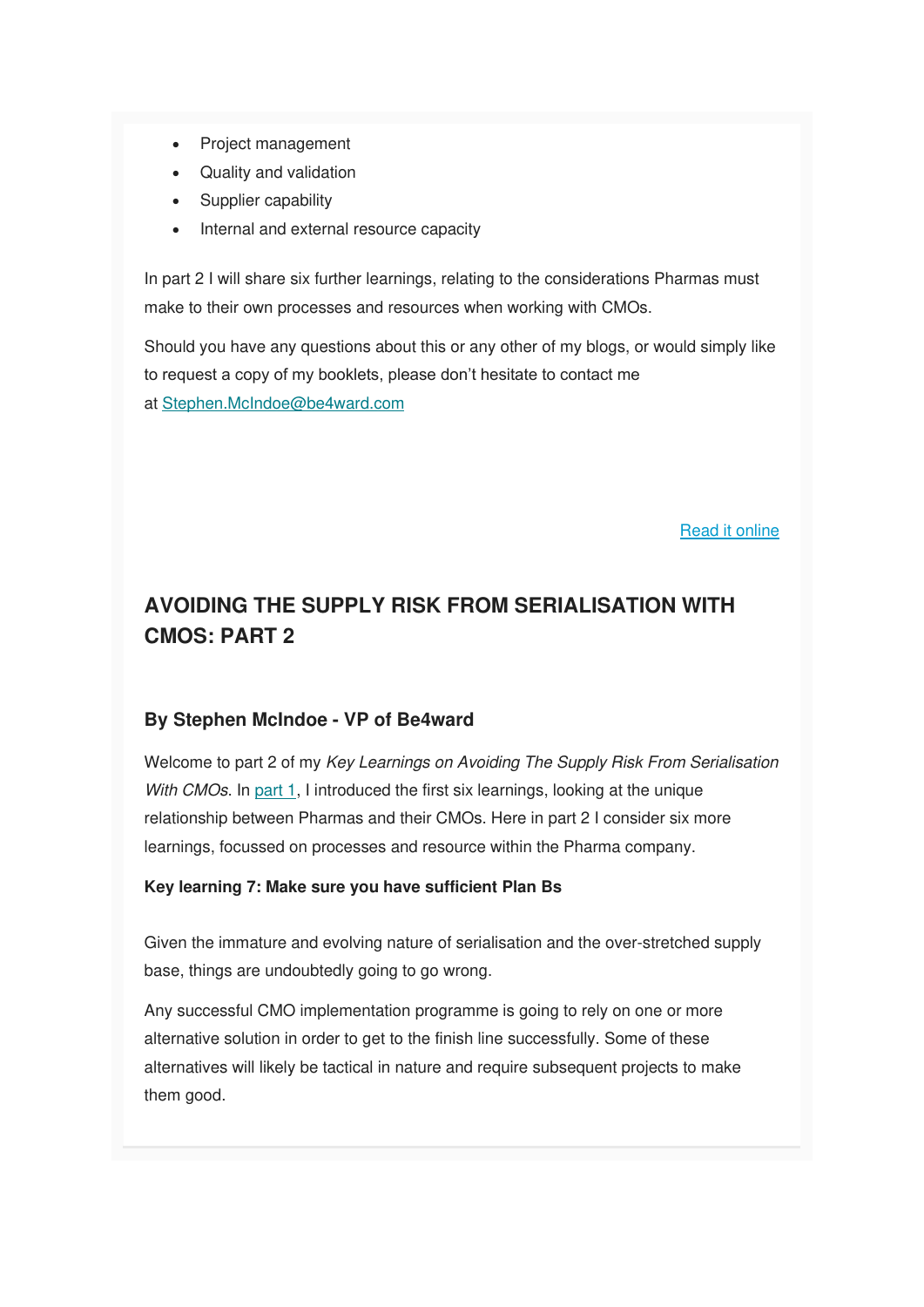A Pharma company would be well advised to plan key mitigation options ahead of time, as these may require specific capabilities being put in place ahead of time. Furthermore, there needs to be a clear and timely decision process in place to trigger the implementation of any 'Plan B', adapted plans and redeploy resources accordingly.

#### **Key learning 8: Ensure you have a cross-functional team on this from day one**

There are many interdependent decisions to be made and multi-functional activities which need to be done for any single CMO implementation to be successful. This is a cross-functional activity, typically including representatives from a number of groups, including:

- External manufacturing
- Serialisation
- Key serialisation vendors
- Packaging engineering and technology
- Supply chain management and planning
- Regulatory affairs and artwork management
- Quality
- IT Technical to create/manage technical interfaces
- Computer system validation
- Procurement and legal
- **Finance**

Making sure that all these stakeholder groups within your organisation are engaged early and understanding their role and the resource levels that will be required is key to success. Then, for each individual CMO integration project, the identification of the cross-functional teams from each organisation need to be agreed, as well as how they will effectively communicate with each other.

#### **Key learning 9: Don't believe that the software vendors can sort this out for you**

One of the things that must be done for serialisation to be successful is the interfacing of two or more IT systems. Your serialisation system(s) must talk to each CMO system(s) in near-real-time.

As part of their sales 'promise', the enterprise (Level 4/5) serialisation system vendors may lead you, or members of your team, to believe that they manage the whole CMO integration process for you. Whilst your system vendor undoubtedly plays an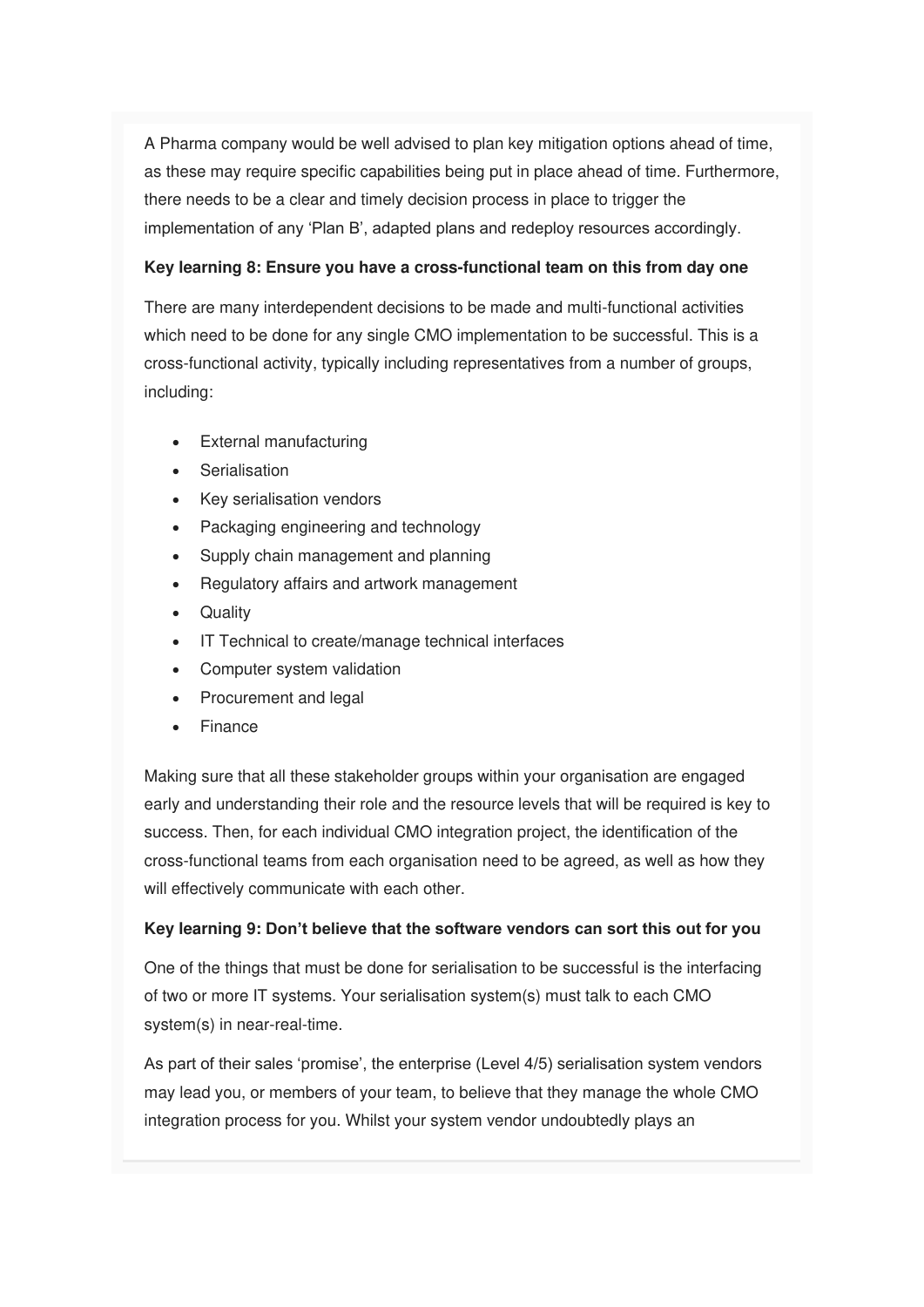instrumental role in making the system interface(s) happen, the scope of any one CMO integration is far more than just connecting two IT systems. Often the interface will need additional master data to be exchanged and you need to understand and agree any master data impacts.

Furthermore, even if the scope was just limited to connecting two IT systems, the decisions that go into the underlying business processes and information passed between the systems has implications far beyond IT alone.

#### **Key learning 10: Standard ways of working are valuable, but only guidance for wise men**

Given that there is a significant amount of repeat work involved with integrating multiple CMOs, there is no doubt that having a standard, template model for the way in which you intend to deal with each CMO is an excellent starting point.

However, given that each company involved in this endeavour has their own set of external and internal constraints, the actual way of working with each CMO needs to be adapted to suit the particular situation. The project teams need to recognise this and tailor ways of working and plans to deliver the best compromise for all involved.

In our experience the discussions between CMOs and customers need clear leadership, making sure that you have the right person leading the discussions.

#### **Key learning 11: Make sure that there is enough of the right resource engaged on the problem**

Projects are only successful if there is enough of the right resource available at the right time. Serialisation is certainly no different.

Furthermore, because of the different organisations involved in each CMO integration and the immature and evolving nature of serialisation, it is likely that repeat activity will show some improvement in efficiency however, perhaps not as much improvement as might otherwise be expected.

The other significant issue with serialisation over the next few years is the fact that the experienced serialisation resources and the equipment and IT system vendors will be highly stretched to meet the demand.

#### **Key learning 12: Make sure your internal RACI is clear**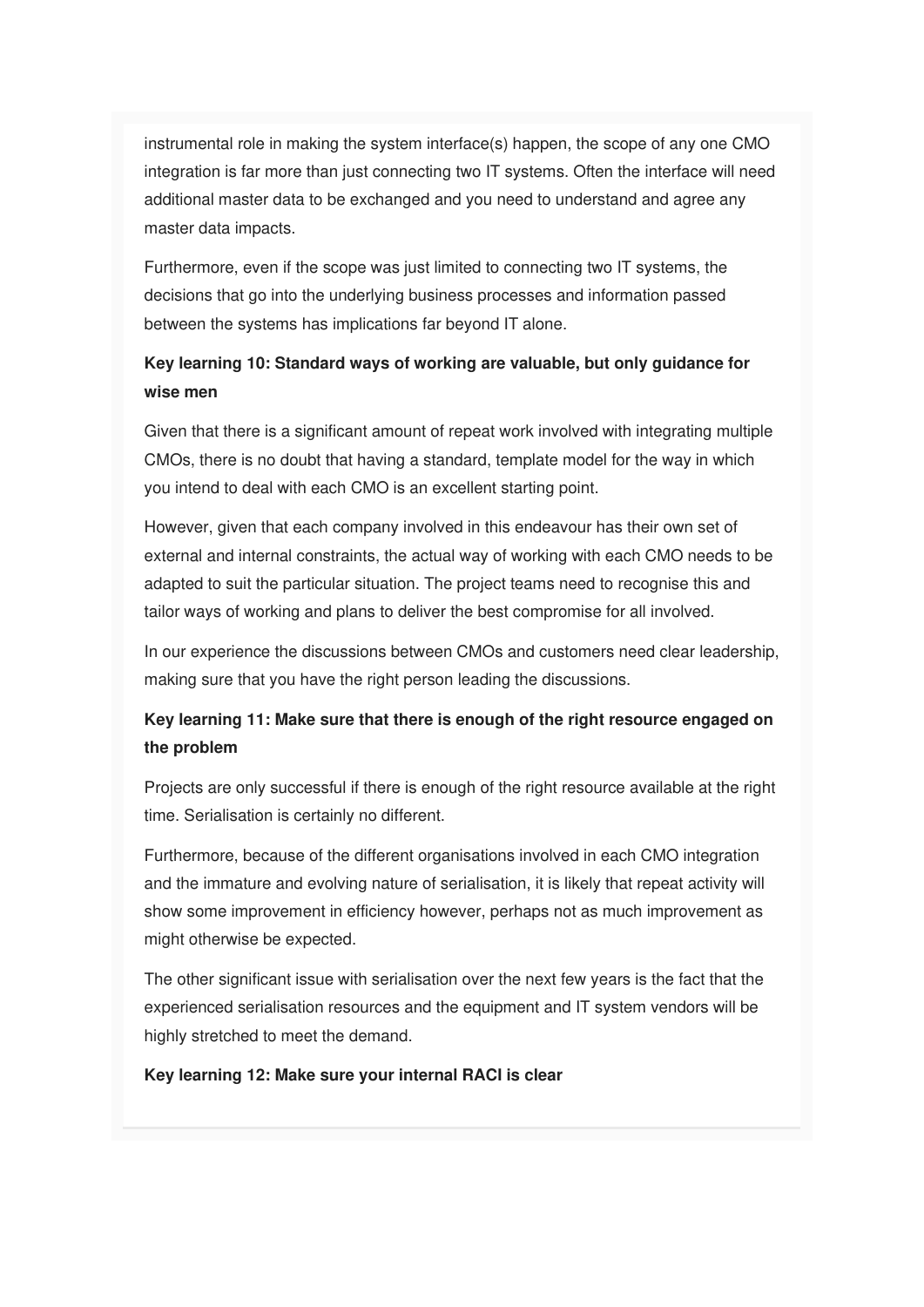For the purposes of this discussion, by RACI we mean ensuring that everyone understands who has: Accountability, to make sure a decision happens; Responsibility for doing the work; those who must be Consulted before decisions can be taken and finally those that must be Informed when a decision has been taken.

There have been many years of industry practice and often internal experience to agree how the typical external supply decisions are made and captured. Serialisation is an area where everyone is learning as they go along and therefore, there is no commonly understood 'playbook'.

Decisions associated with a serialisation integration will fall in to a number of areas, including:

- Relationship and contractual
- Serialisation design
- Quality and validation
- Implementation timing and coordination
- Funding

Furthermore, serialisation tends to fail in the detail, as several IT systems need to be connected in near-real-time. As experience with IT probably tells you, if the details are not exactly correct, then such connections simply do not work.

This is a new area, so sorting out the RACI for decisions is a way of ensuring that the overall impact of any individual decision is understood and agreed and this is key to success. Often the team will include two third party software suppliers — the customer's and the CMO — it is critical that these resources are identified in the RACI.

In the third and final part of this blog series I will look at the final six learnings from our experience of working with CMOs, relating to your internal teams, template models and protocols, programme management and preparing for future change.

Should you have any questions about this or any other of my blogs, or would simply like to request a copy of my booklets, please don't hesitate to contact me at [Stephen.McIndoe@be4ward.com](mailto:Stephen.McIndoe@be4ward.com)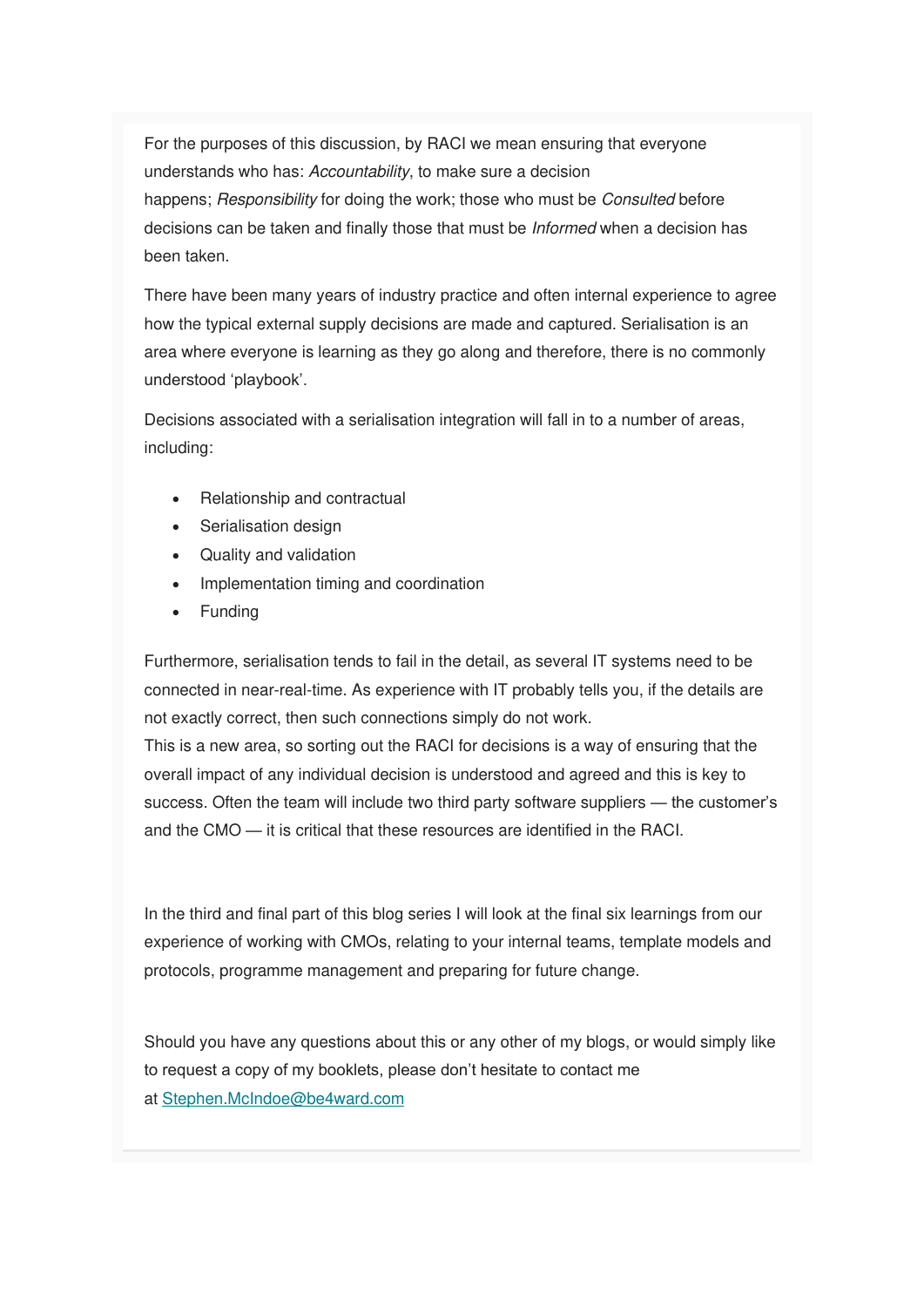#### [Read it online](https://www.be4ward.com/blogstephenmcindoe/2019/10/30/avoiding-the-supply-risk-from-serialisation-with-cmos-part-2-2/)

### [Managing Clinical Trials Artwork Part 2](https://www.be4ward.com/blogandrewrlove/2019/10/31/managing-clinical-trials-artwork-part-2-opportunities-to-leverage-the-commercial-artwork-process/) – Opportunities to Leverage [the Commercial Artwork Process](https://www.be4ward.com/blogandrewrlove/2019/10/31/managing-clinical-trials-artwork-part-2-opportunities-to-leverage-the-commercial-artwork-process/)

#### [Andrew R Love](https://www.be4ward.com/blogandrewrlove/author/stefan/)

In [part 1](https://www.be4ward.com/blogandrewrlove/2019/09/30/managing-clinical-trials-artwork_1/) of this blog series, I discussed some key considerations in the development of an artwork process to support clinical trials. The clinical trials artwork process needs to deliver accurate and repeatable artwork in a fast changing and dynamic environment. The need for both rigour and flexibility provides challenging requirements for the process.

A clinical trials labeling capability is often developed in isolation, however most pharmaceutical companies have a complementary process and associated capabilities for managing commercial artwork for marketed products. There are opportunities to leverage aspects of this commercial process and capabilities in the development of the process and capabilities for clinical trials.

Firstly, considering the design of the clinical trials artwork process, where the company has developed an end-to-end commercial artwork process, this can be used as a baseon for the design of the clinical trials artwork process. At a high level, the basic steps and outcomes from associated decision gates are similar:

High level process step

- 1. Define the text required
- 2. Define the change required
- 3. Create the artwork
- 4. Approve the printer proof (if required)
- 5. Implement the change

Decision gate outcome

- 1. An approved text
- 2. An approved change or brief
- 3. An approved artwork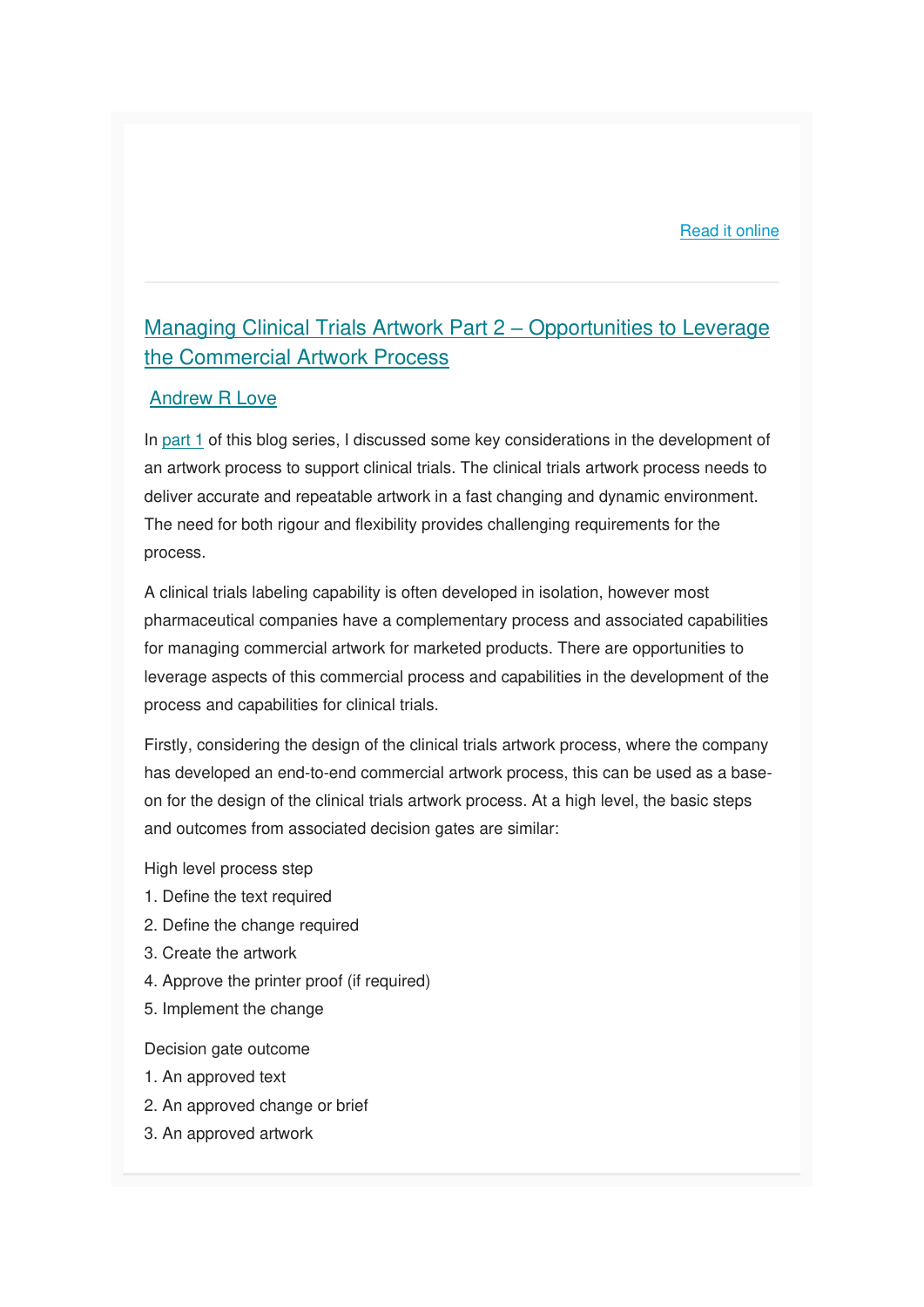- 4. An approved printer proof (if required)
- 5. A final packaging component available

An effective commercial artwork process brings benefits in terms of rigour, data management and version control, however in the detail there are a number of things that would need to be considered in order to adapt it for clinical trials:

• Is the format of the text provided specific to clinical trials (rather than the Company Core Datasheet or approved regulatory text) and sourced from different teams?

• The clinical trials process may not be covered by the company change control process so approval requirements may differ. If so, how would the requirements for the change be communicated and could existing briefing documents be used?

• How are clinical trial packaging component numbers managed?

• Where local or on-line printing of components is undertaken, is there a requirement for a printer proof? If some printed components are purchased and a printer proof required, how is that process variant incorporated?

- How is the final component inspected before use?
- Who are the approvers of the text, the change, the artwork and the components?

The likely outcome is a set of specific clinical trials workflows to execute the various clinical trial artwork process scenarios that are similar, but not identical, to the commercial artwork workflows.

Beyond the process, there are also opportunities to exploit the IT capabilities underpinning the commercial artwork process:

• Data management, workflow and performance management tools can all be used to support the clinical trials workflows providing higher levels of control, secure communication and effective document control and version management. However it needs to be remembered that moving into a more controlled and rigorous environment can impact flexibility.

• Specialist tools for artwork creation, proof-reading and component verification can also be beneficial, providing company standards solutions and automating manual tasks. Any tool used needs to be compatible with the file formats required for any local or online printing.

• Portals provided for communication with external partners allow secure communication to clinical trials partners.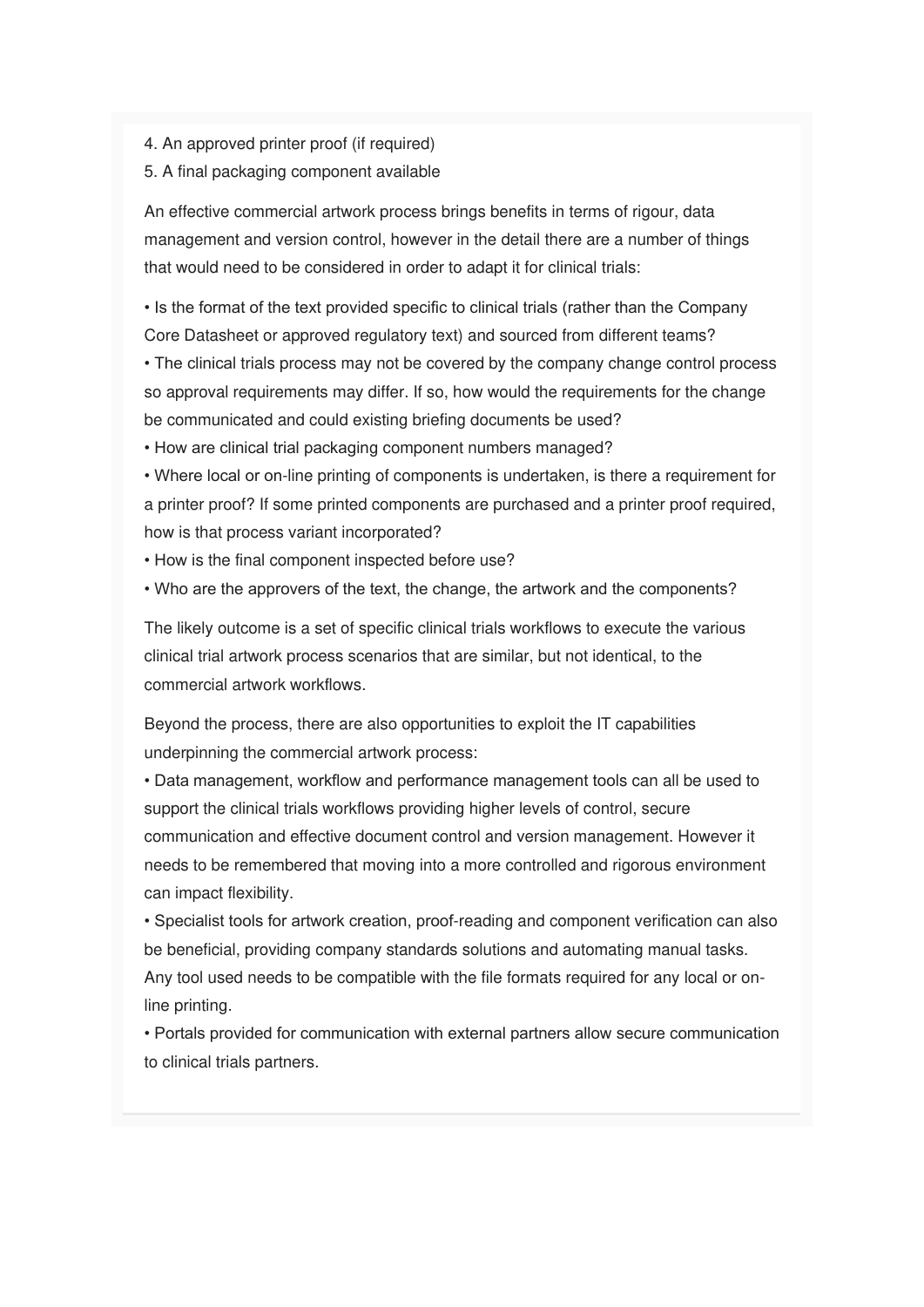In all cases the benefits of the use of IT tools in providing more control need to be considered against the restrictions, maintenance and user change involved in operating in such an environment.

From the above it can be seen that there are benefits in using the commercial artwork process as a base-on for the clinical trials artwork process, but it is essential to understand the differences required and design the processes and supporting tools to ensure these differences are catered for. There isn't a 'one size fits all', but there are enough similarities to permit some leveraging of tools and capabilities.

In my next post I will discuss some of the pitfalls to avoid in developing your clinical trials artwork process.

Should you have any questions about this or any of my other blogs, if you would like to discuss the artwork processes within your company or would simply like to request a copy of my booklets, please don't hesitate to contact me directly on my email [Andrew.love@be4ward.com](mailto:Andrew.love@be4ward.com)

[Read it online](https://www.be4ward.com/blogandrewrlove/2019/10/31/managing-clinical-trials-artwork-part-2-opportunities-to-leverage-the-commercial-artwork-process/)

### [Managing Clinical Trials Artwork Part 3](https://www.be4ward.com/blogandrewrlove/2019/11/30/managing-clinical-trials-artwork-part-3-pitfalls-to-avoid/) – The Pitfalls to Avoid [Andrew R Love](https://www.be4ward.com/blogandrewrlove/author/stefan/)

In [part 2](https://www.be4ward.com/blogandrewrlove/2019/10/31/managing-clinical-trials-artwork-part-2-opportunities-to-leverage-the-commercial-artwork-process/) of my blog series, I discussed some key considerations in using the commercial artwork process as a base-on for the clinical trials artwork process. In doing this, it is essential to understand the differences required as there isn't a 'one size fits all' process, but there are enough similarities to permit some leveraging of tools and capabilities. However, in developing a clinical trials artwork capability, particularly when exploiting aspects of the commercial artwork tools and capabilities, there are a number of pitfalls to be aware of and avoid.

The first pitfall to consider is the **design of the packaging artwork**. Commercial artwork includes graphic design for brand logos etc. whereas clinical trials artwork tends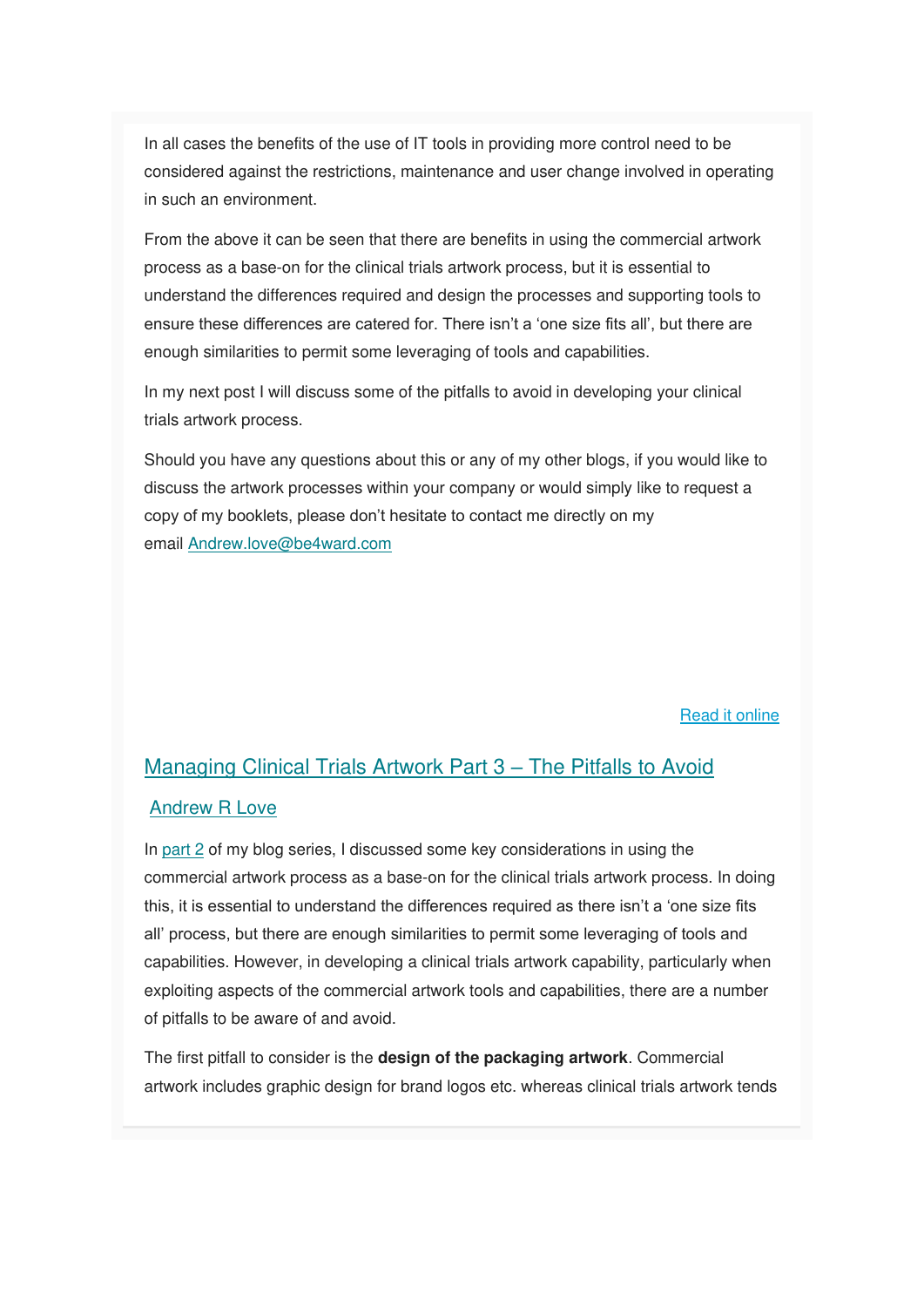to be a simpler artwork design with a very plain box. It is important that artwork operators appreciate the reasons for the differences.

The second pitfall concerns the process rigor inherent in the **commercial artwork process**. As discussed before, this can bring benefit in increased accuracy and repeatability, but can often be at the cost of speed and flexibility. It is important to ensure that the process performance requirements are clear, designed-in and achievable, particularly with the required change volume and turnaround speed. These differences will likely require slightly different workflows designed into your processes and IT systems which will require management. Introducing change to these workflows will be more complex in the highly controlled environment required for the commercial artwork process. It is therefore important to ensure that the appropriate mechanisms for process lifecycle management are clearly defined and capable of maintaining the required levels of process effectiveness and compliance.

In some cases it may be most appropriate, where sharing IT tools with the commercial artwork process, to create the clinical trials artwork process in an independent instance of the IT tool. This will depend on the design requirements of the artwork processes, the functionality of the tools and the infrastructure design.

The next pitfall to consider is where **on-line printing** is being used, as the artwork may have to be specifically laid out to suit the requirements of the printer by the artwork operator and held in different file formats. Furthermore, it may be necessary to interface to the on-line systems to transfer the print files.

**Management of required workload** is the next pitfall to consider. The visibility of required artwork change volumes in the commercial artwork process is always a difficulty, but in clinical trials this is even more acute. It is therefore essential that sufficient capacity is available in all impacted teams, to process the volume of changes required. There is an added degree of complexity where teams are shared between the commercial and clinical trials artwork processes, as capacity will be required for both and appropriate prioritisation and dispute resolution processes will be needed. This is further compounded where external service providers are used and service level agreements must reflect the performance requirements of both processes.

**Performance requirements** raise another pitfall to consider as the performance requirements of the commercial and clinical trials artwork processes will likely be similar but subtly different. It is therefore essential that the defined KPIs and targets reflect the requirements of each process.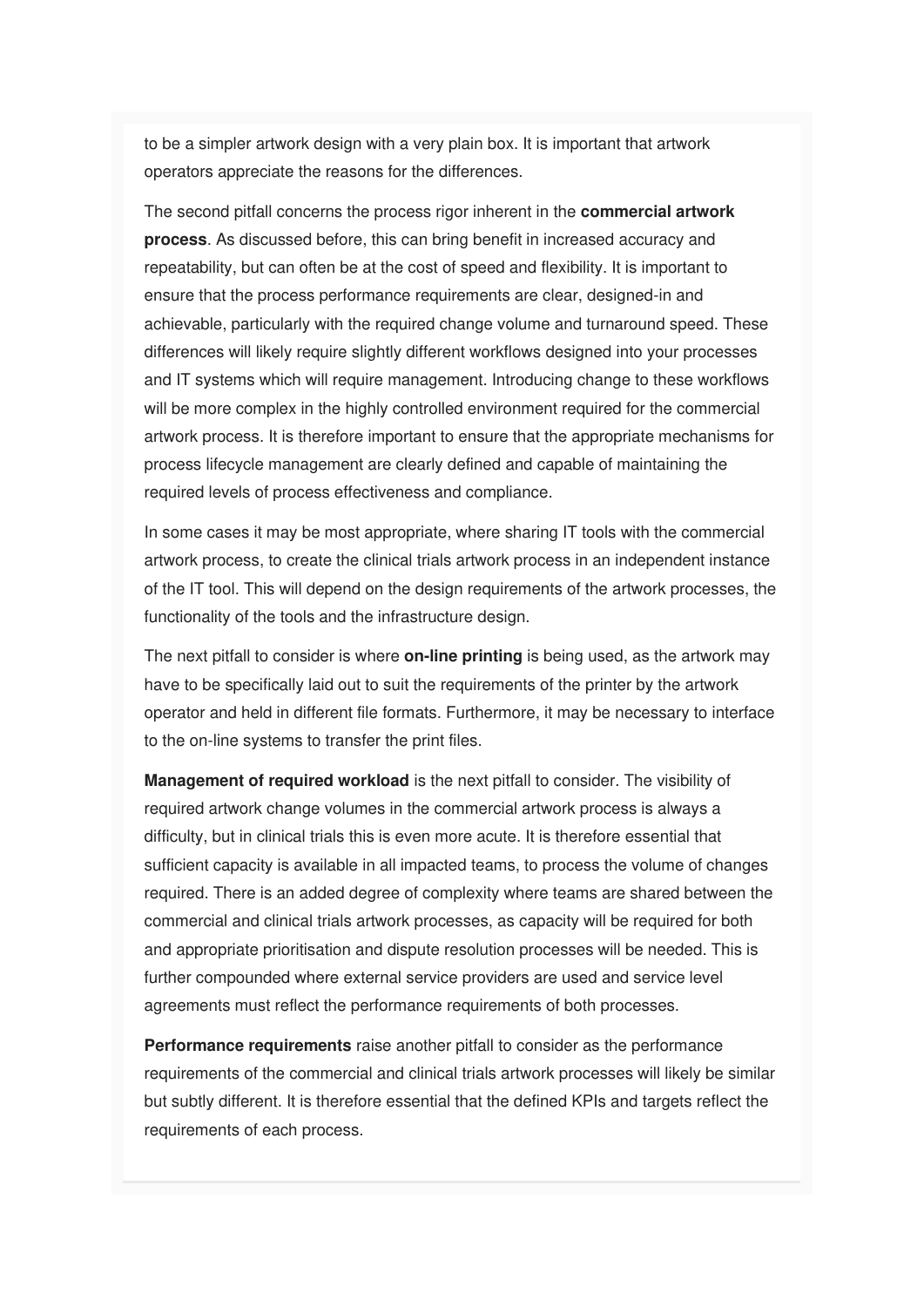The **organisational scope** of the clinical trials artwork process introduces the final two pitfalls to consider.

Firstly, the process will involve new groups and people independent to the commercial artwork process, both inside and outside of your company. The requirements for education and training, IT system access, competency assessment and ongoing refresher training and updates all bring a maintenance overhead and cost.

Secondly the involvement of these groups will require changes to governance and leadership to ensure these new parties are appropriately represented in decision making and issue resolution.

From the above it can be seen that there are pitfalls to consider if using the commercial artwork process as a base-on for the clinical trials artwork process, and it is essential to understand these sensitivities to ensure a suitable capability is provided.

In my next post in this series, I will discuss how to develop your clinical trials artwork process.

Should you have any questions about this or any of my other blogs, if you would like to discuss the artwork processes within your company or would simply like to request a copy of my booklets, please don't hesitate to contact me directly on my email [Andrew.love@be4ward.com](mailto:Andrew.love@be4ward.com)

[Read it online](https://www.be4ward.com/blogandrewrlove/2019/11/30/managing-clinical-trials-artwork-part-3-pitfalls-to-avoid/)